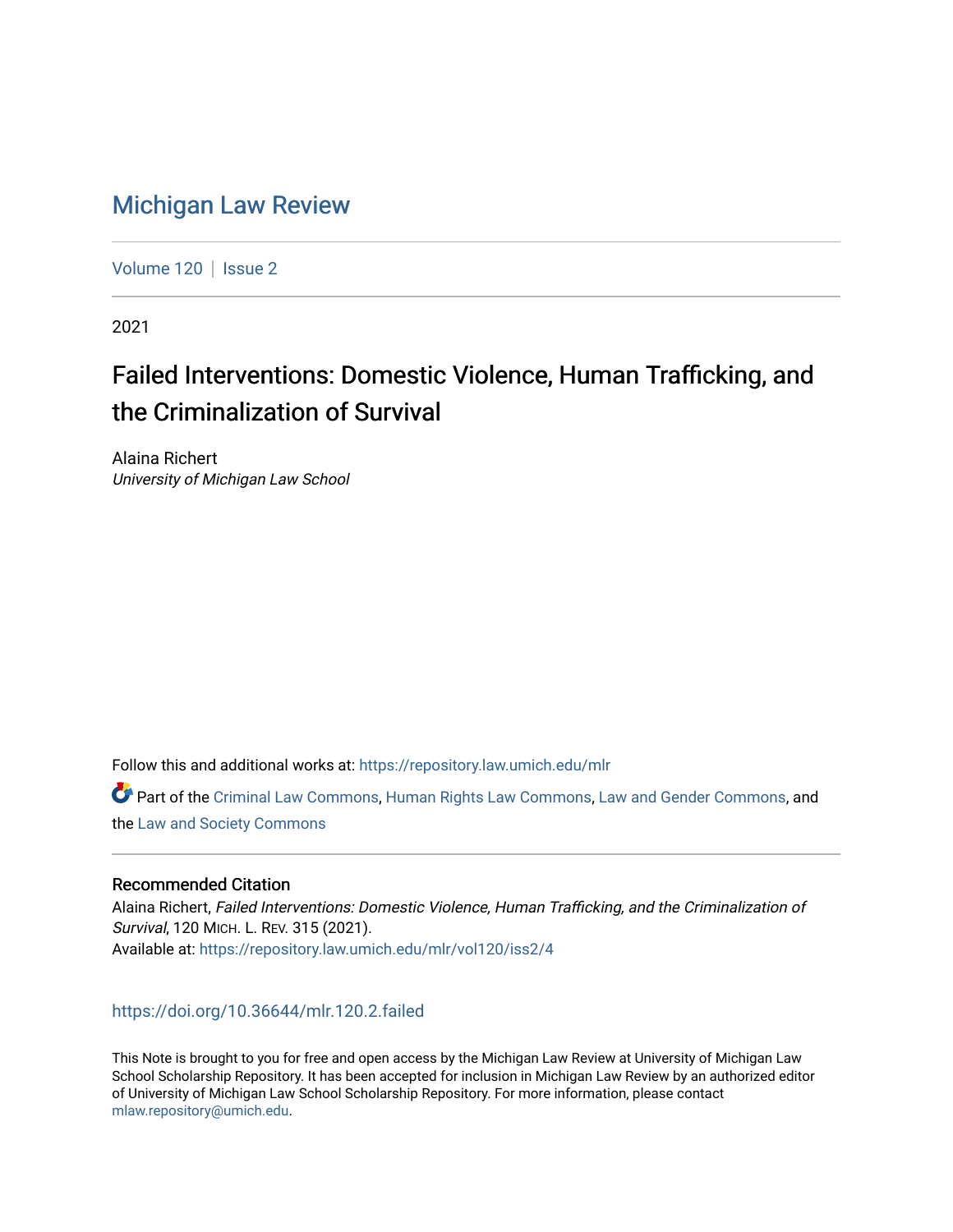### **NOTE**

# **FAILED INTERVENTIONS: DOMESTIC VIOLENCE, HUMAN TRAFFICKING, AND THE CRIMINALIZATION OF SURVIVAL**

#### *Alaina Richert[\\*](#page-1-0)*

*Over the last decade, state legislators have enacted statutes acknowledging the link between criminal behavior and trauma resulting from domestic violence and human trafficking. While these interventions take a step in the right direction, they still have major shortcomings that prevent meaningful relief for survivor-defendants. Until now, there has been no systematic overview of the statutes that require courts to consider a defendant's history of trauma in the contexts of domestic violence and human trafficking. There has also been no attempt to explore how these statutes relate to each other. This Note fills those gaps. It also identifies essential elements future statutory interventions in these contexts must include in order to grant effective relief to survivor-defendants. These reforms are essential to create a legal system that does not criminalize surviving domestic violence and human trafficking.*

#### TABLE OF CONTENTS

| $\mathbf{I}$ . | LINKS BETWEEN DOMESTIC VIOLENCE, HUMAN                   |  |
|----------------|----------------------------------------------------------|--|
|                |                                                          |  |
|                | A. Domestic Violence, Human Trafficking, and Criminal    |  |
|                |                                                          |  |
|                |                                                          |  |
|                | C. Childhood Domestic Violence and Criminal Offenses 323 |  |
| H.             |                                                          |  |
|                |                                                          |  |
|                |                                                          |  |
|                |                                                          |  |
|                |                                                          |  |

315 [doi:10.36644/mlr.120.2.failed](https://doi.org/10.36644/mlr.120.2.failed)

<span id="page-1-0"></span><sup>\*</sup> J.D. Candidate, May 2022, University of Michigan Law School. Thank you to Professor Kimberly Thomas for her invaluable guidance on this piece. Thank you to the *MLR* Notes Office for their feedback, with special gratitude to Brian Remlinger for his encouragement and constructive criticism throughout the entire writing process and to Ingrid Yin for her thoughtful edits. Finally, thank you to my parents, Mark and Anita, my partner Kevin, and my sibling Sabrina for all of their love and support.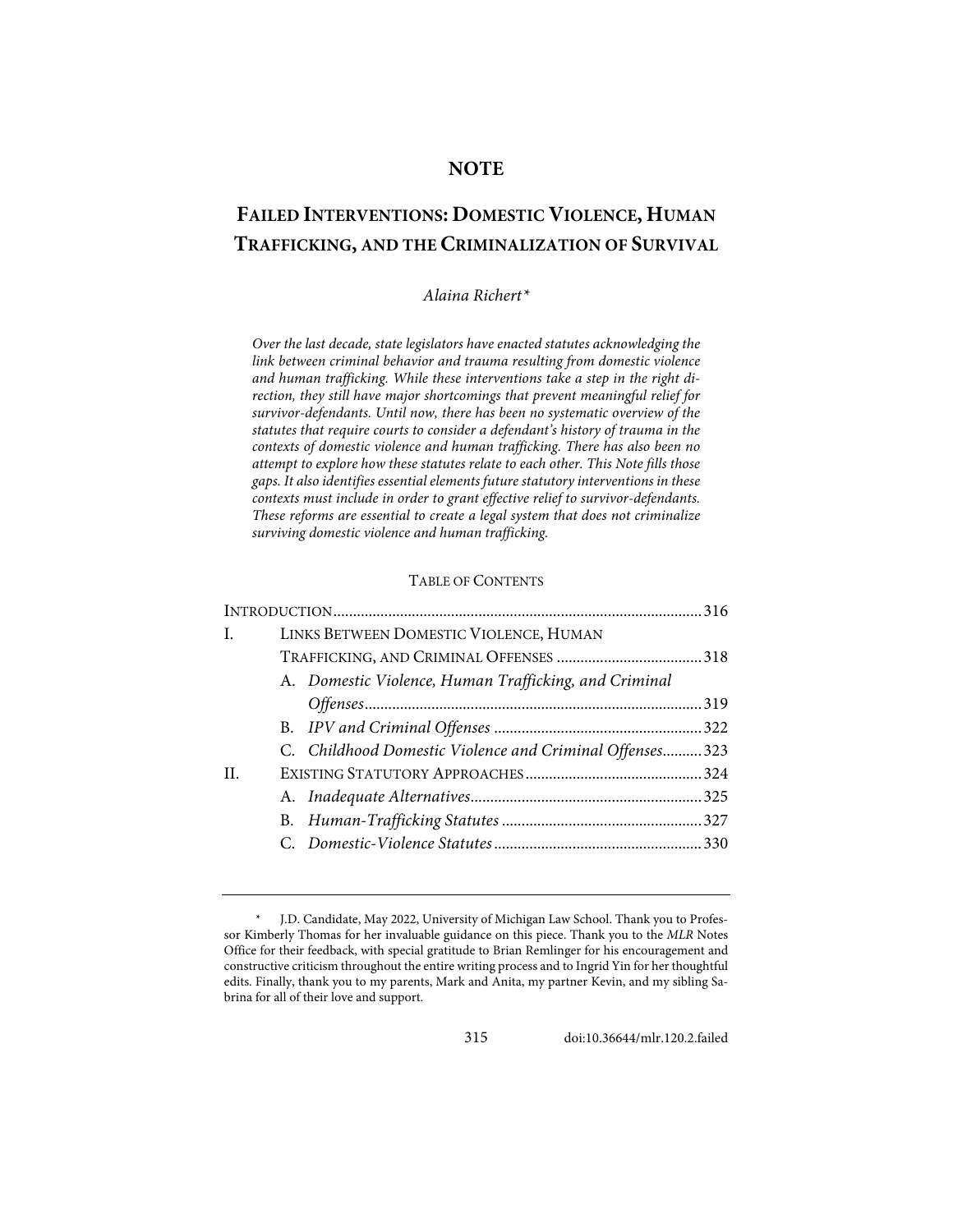|     |  | 1.                                                 |  |
|-----|--|----------------------------------------------------|--|
|     |  | $\mathcal{L}$                                      |  |
| HL. |  | ENDING THE CRIMINALIZATION OF SURVIVAL  332        |  |
|     |  |                                                    |  |
|     |  |                                                    |  |
|     |  |                                                    |  |
|     |  | D. Issues with Limitations Based on When the Abuse |  |
|     |  |                                                    |  |
|     |  |                                                    |  |
|     |  | 1. A Problem with Nexus Requirements 339           |  |
|     |  | 2. Why a Nexus Requirement Is Desirable and How to |  |
|     |  |                                                    |  |
|     |  |                                                    |  |

316 *Michigan Law Review* [Vol. 120:315

#### <span id="page-2-7"></span><span id="page-2-6"></span><span id="page-2-4"></span>**INTRODUCTION**

<span id="page-2-5"></span>The legal system is failing criminal defendants who are survivors of domestic violence and human trafficking. In recent years, studies have revealed that there are compelling links between trauma in these contexts and criminal behavior.<sup>[1](#page-2-0)</sup> Arresting, prosecuting, and incarcerating survivors who have committed crimes related to their abuse is itself a form of trauma. These actions treat survivors as criminals and expose them to an increased risk of experiencing physical or sexual violence.<sup>[2](#page-2-1)</sup> In addition, survivor-defendants<sup>[3](#page-2-2)</sup> who are convicted of offenses linked to their abuse are subject to the negative collateral consequences that accompany criminal convictions, including barriers to securing housing, employment, public assistance, a driver's license, and financial aid.<sup>[4](#page-2-3)</sup>

<span id="page-2-0"></span><sup>1.</sup> Deborah W. Denno, *How Courts in Criminal Cases Respond to Childhood Trauma*, 103 MARQ. L. REV. 301, 310–11 (2019).

<span id="page-2-1"></span><sup>2.</sup> Isabella Blizard, *Chapter 636: Catching Those Who Fall, an Affirmative Defense for Human Trafficking Victims*, 48 U. PAC. L. REV. 631, 646 (2017); Benjamin C. Hattem, Note, *Carceral Trauma and Disability Law*, 72 STAN. L. REV. 995, 997–98 (2020) (reporting that almost all inmates witness violence during incarceration in addition to an increased risk of personally experiencing physical or sexual violence).

<span id="page-2-2"></span><sup>3.</sup> Some use the term "victim defendant" when referring to people who experience battering and are criminally charged. This term aims to restore the empathy for a person's experience of domestic violence and human trafficking that sometimes disappears when they are arrested. *See* SUE OSTHOFF & JANE SADUSKY, NAT'L CLEARINGHOUSE FOR THE DEF. OF BATTERED WOMEN,ATOOLKIT FOR SYSTEMS ADVOCACY ON BEHALF OF VICTIMS OF BATTERING CHARGED WITH CRIMES 5 (2016). But this Note uses the term "survivor-defendant" to acknowledge the resiliency shown by those who have survived domestic violence and human trafficking.

<span id="page-2-3"></span><sup>4.</sup> U.S. COMM'N ON C.R., COLLATERAL CONSEQUENCES: THE CROSSROADS OF PUNISHMENT,REDEMPTION, AND THE EFFECTS ON COMMUNITIES 1–3 (2019)[, https://www.usccr](https://www.usccr.gov/pubs/2019/06-13-Collateral-Consequences.pdf) [.gov/pubs/2019/06-13-Collateral-Consequences.pdf](https://www.usccr.gov/pubs/2019/06-13-Collateral-Consequences.pdf) [\[perma.cc/SRE3-HML2\]](https://perma.cc/SRE3-HML2) (explaining that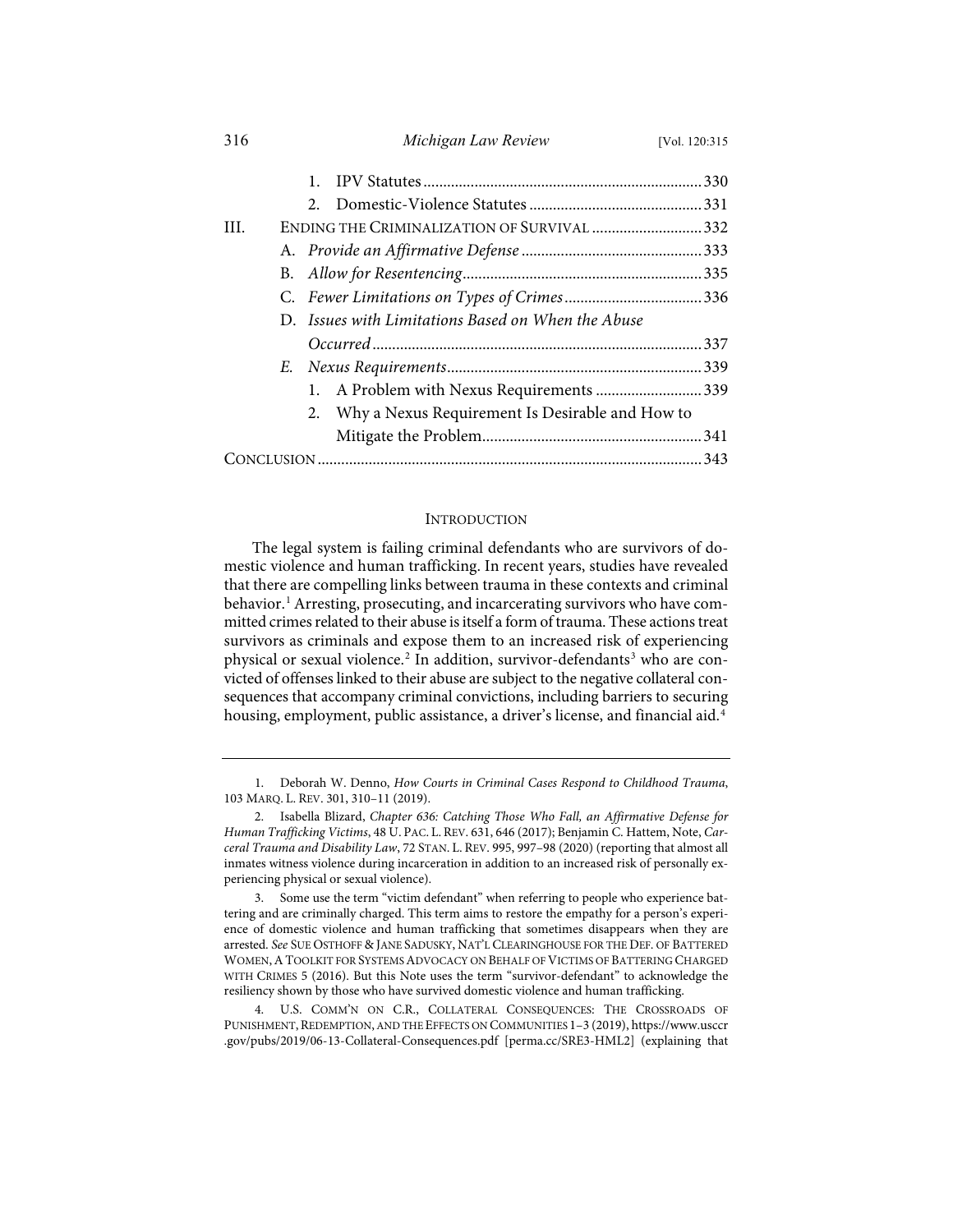Over the course of the last decade or so, legislators have enacted statutes that acknowledge the link between trauma and criminal behavior in the con-text of domestic violence and human trafficking.<sup>[5](#page-3-0)</sup> Domestic violence is a pattern of emotional, physical, sexual, psychological, or economic abuse perpetrated by one household member against another.<sup>[6](#page-3-1)</sup> Intimate partner violence (IPV) is a type of domestic violence perpetrated by someone who is or wants to be in an intimate relationship with another person.<sup>[7](#page-3-2)</sup> Human trafficking is the use of coercion or fraud to obtain some kind of labor, including commercial sex acts.<sup>[8](#page-3-3)</sup> Since domestic violence, IPV, and human trafficking overlap, it is pos-

<span id="page-3-4"></span>sible for someone to experience these forms of abuse simultaneously.

<span id="page-3-1"></span>6. *See What Is Domestic Abuse?*, UNITED NATIONS, [https://www.un.org/en/corona](https://www.un.org/en/coronavirus/what-is-domestic-abuse)[virus/what-is-domestic-abuse](https://www.un.org/en/coronavirus/what-is-domestic-abuse) [\[perma.cc/D3BR-6XFW\]](https://perma.cc/D3BR-6XFW).

<span id="page-3-2"></span>7. *See* FAM. VIOLENCE PREVENTION FUND, NATIONAL CONSENSUS GUIDELINES ON IDENTIFYING AND RESPONDING TO DOMESTIC VIOLENCE VICTIMIZATION IN HEALTH CARE SETTINGS 2 (2004), <https://www.futureswithoutviolence.org/userfiles/file/Consensus.pdf> [\[perma.cc/Q4T6-UEJF\]](https://perma.cc/Q4T6-UEJF). While much IPV research focuses on women, this Note uses genderinclusive language wherever possible in recognition of the fact that LGBTQ+ couples experience IPV at a rate that is comparable to, or possibly higher than, heterosexual couples. *E.g.*, Luca Rollè et al., *When Intimate Partner Violence Meets Same Sex Couples: A Review of Same Sex Intimate Partner Violence*, FRONTIERS PSYCH., Aug. 2018, at 1, 2; *see also* Mika Albright & DeAnn Alcantara-Thompson, *Contextualizing Domestic Violence from a LGBTQ Perspective*, INTERSECTIONS PRACTICE (Nat'l Ass'n of Soc. Workers, Washington, D.C.), no. 5, 2011, at 11[, https://www.so](https://www.socialworkers.org/assets/secured/documents/sections/intersections/20116915434669_2011%20Intersections%20in%20Practice.pdf)[cialworkers.org/assets/secured/documents/sections/intersections/20116915434669\\_2011%20](https://www.socialworkers.org/assets/secured/documents/sections/intersections/20116915434669_2011%20Intersections%20in%20Practice.pdf) [Intersections%20in%20Practice.pdf](https://www.socialworkers.org/assets/secured/documents/sections/intersections/20116915434669_2011%20Intersections%20in%20Practice.pdf) [\[perma.cc/QUU2-UF5J\]](https://perma.cc/QUU2-UF5J) (noting dearth of research on how IPV affects those identifying as transgender, bisexual, queer, or genderqueer and summarizing research showing that IPV is as common in same-sex relationships as it is in heterosexual relationships).

<span id="page-3-3"></span>8. *See What Is Human Trafficking?*, U.S. DEP'T OF HOMELAND SEC., <https://www.dhs.gov/blue-campaign/what-human-trafficking> [\[perma.cc/M9Q7-MFCP\]](https://perma.cc/M9Q7-MFCP).

the negative collateral consequences of conviction are increasingly impacting women, in addition to disproportionately impacting people of color, LGBTQ+ people, people with disabilities, and immigrants).

<span id="page-3-0"></span><sup>5.</sup> While some of the arguments in this Note may apply to other kinds of trauma, this Note focuses on domestic violence and human trafficking since that is where reform is most likely to occur in the short term. Nevertheless, it is important to acknowledge that experiencing trauma is not limited to these contexts. There have been some reform efforts to make family and juvenile courts more trauma informed. Sara E. Gold, *Trauma: What Lurks Beneath the Surface*, 24 CLINICAL L. REV. 201, 244 (2018); *see, e.g.*, *Trauma-Informed Courts*, NAT'L COUNCIL OF JUV. & FAM. CT. JUDGES, [https://www.ncjfcj.org/child-welfare-and-juvenile-law/trauma-informed](https://www.ncjfcj.org/child-welfare-and-juvenile-law/trauma-informed-courts/)[courts](https://www.ncjfcj.org/child-welfare-and-juvenile-law/trauma-informed-courts/) [\[perma.cc/Z6M2-494P\]](https://perma.cc/Z6M2-494P). Those reforms, however, have been limited to specific contexts and have not been extended to the criminal justice system more broadly. Gold, *supra*, at 244. Research has shown that the majority of incarcerated men have experienced some kind of trauma, much of which is quite severe. Nancy Wolff, Jessica Huening, Jing Shi & B. Christopher Frueh, *Trauma Exposure and Posttraumatic Stress Disorder Among Incarcerated Men*, 91 J. URB. HEALTH 707, 707, 713 (2014) (finding that 99% of incarcerated men have experienced some kind of trauma, including physical abuse, seeing someone seriously injured or killed, or seeing dead bodies other than at a funeral and that 64.2% have been attacked with a weapon). Further statutory interventionsshould apply more broadly in order to move toward prison abolition and stop the criminalization of survival.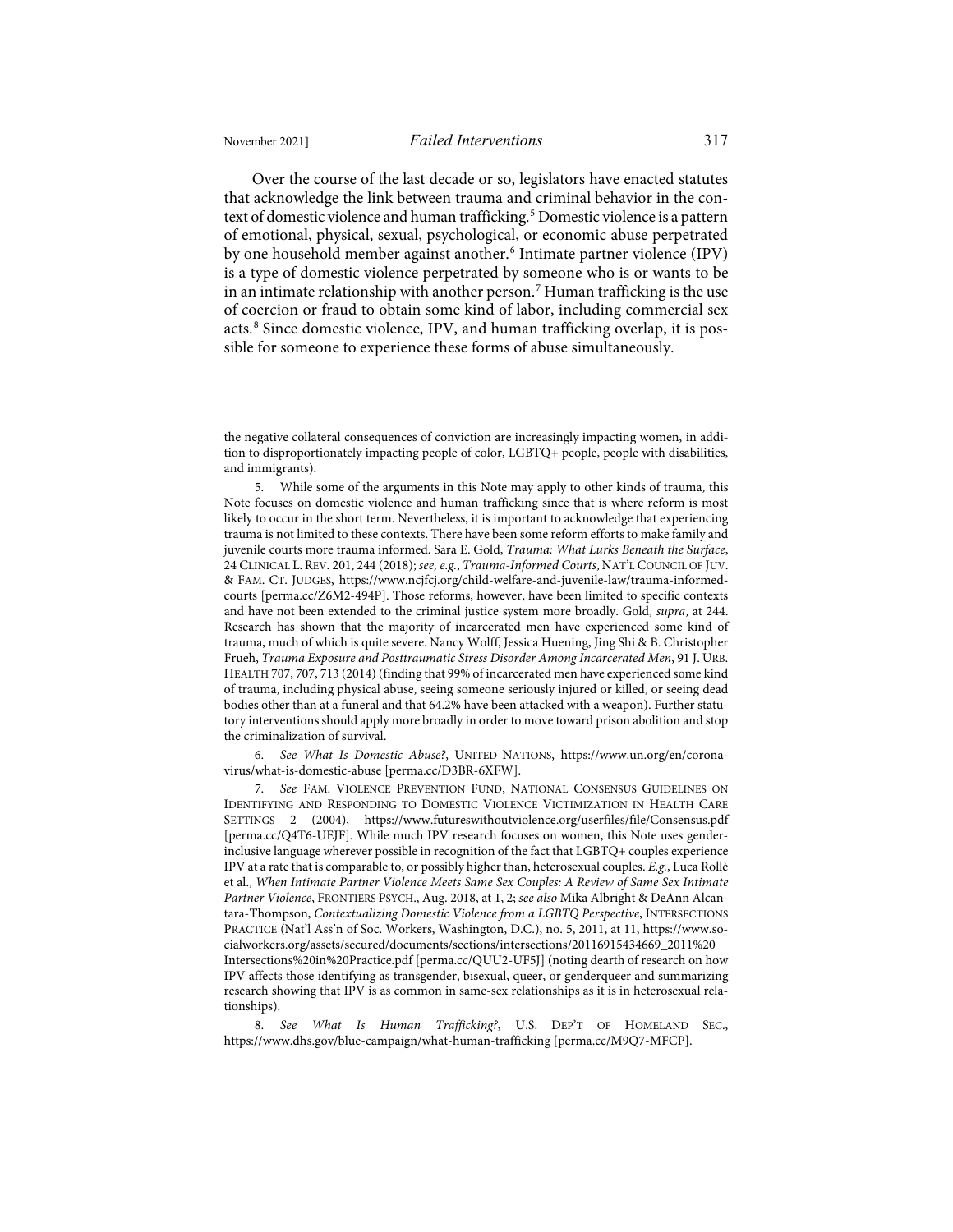<span id="page-4-7"></span>New York,<sup>[9](#page-4-0)</sup> California,<sup>[10](#page-4-1)</sup> and Illinois<sup>[11](#page-4-2)</sup> recently passed laws giving courts discretion to reduce sentences when a defendant's offense is related to being subjected to domestic violence. In addition, thirty-eight states have passed af-firmative defenses for human-trafficking survivor-defendants since 2010.<sup>[12](#page-4-3)</sup> While these laws are a step in the right direction,<sup>[13](#page-4-4)</sup> they do not go far enough. They often impose restrictions that deny relief to survivor-defendants, such as excluding certain types of offenses or those that occurred before a specific period.

This Note undertakes the first systematic overview of all statutes that require courts to consider a defendant's history of domestic violence or human trafficking and explores how these statutes are related. Part I explains how trauma induced by domestic violence or human trafficking may lead survivordefendants to commit criminal offenses. Part II provides an overview of all statutes that require courts to consider a defendant's being subjected to domestic violence and human trafficking. Part III compares these statutes, identifies their shortcomings, and proposes necessary elements of future statutory interventions.

#### <span id="page-4-6"></span>I. LINKS BETWEEN DOMESTIC VIOLENCE, HUMAN TRAFFICKING, AND CRIMINAL OFFENSES

People who experience domestic violence or human trafficking are at an increased risk of committing a criminal offense.<sup>[14](#page-4-5)</sup> For example, domestic-violence and human-trafficking survivor-defendants may commit a crime against their abuser in self-defense, be forced by their abuser or trafficker to

12. *See infra* not[e 93.](#page-13-0)

<span id="page-4-0"></span><sup>9.</sup> Domestic Violence Survivors Justice Act, ch. 31, § 1, 2019 N.Y. Laws 144, 145–46 (codified as amended at N.Y. PENAL LAW § 60.12(1) (McKinney Supp. 2021)).

<span id="page-4-1"></span><sup>10.</sup> Act of Sept. 30, 2012, ch. 803, 2012 Cal. Stat. 6437 (codified as amended at CAL. PENAL CODE § 1473.5 (West Supp. 2021)); Act of Sept. 30, 2012, ch. 809, 2012 Cal. Stat. 6454 (codified as amended at CAL. PENAL CODE § 4801 (West 2021)). These statutes are known as the "Sin by Silence" laws. Victoria Law, *When Abuse Victims Commit Crimes*, ATLANTIC (May 21, 2019), [https://www.theatlantic.com/politics/archive/2019/05/new-york-domestic-violence-sentenc](https://www.theatlantic.com/politics/archive/2019/05/new-york-domestic-violence-sentencing/589507/)[ing/589507](https://www.theatlantic.com/politics/archive/2019/05/new-york-domestic-violence-sentencing/589507/) [\[perma.cc/CFE8-EZFQ\]](https://perma.cc/CFE8-EZFQ).

<span id="page-4-2"></span><sup>11.</sup> Act of May 25, 2015, Pub. Act 099-0384, 2015 Ill. Laws 5573 (codified at 730 ILL. COMP. STAT. 5/5-5-3.1(a)(15) and 735 ILL. COMP. STAT. 5/2-1401 (2020)).

<span id="page-4-4"></span><span id="page-4-3"></span><sup>13.</sup> Statutes explicitly making a history of IPV or human trafficking relevant to a defendant's culpability are essential because existing defenses are often ill suited to addressing the kinds of crimes survivor-defendants commit. *See* Lauren Danice Shuman, Comment, *Pulling the Trigger: Shooting Down Mandatory Minimum Sentencing for Victims Who Kill Their Abuser*, 56 HOW. L.J. 983, 1003–06 (2013).

<span id="page-4-5"></span><sup>14.</sup> *See, e.g.*, Emily M. Wright, Patricia Van Voorhis, Emily J. Salisbury & Ashley Bauman, *Gender-Responsive Lessons Learned and Policy Implications for Women in Prison: A Review*, 39 CRIM. JUST. & BEHAV. 1612, 1616 (2012).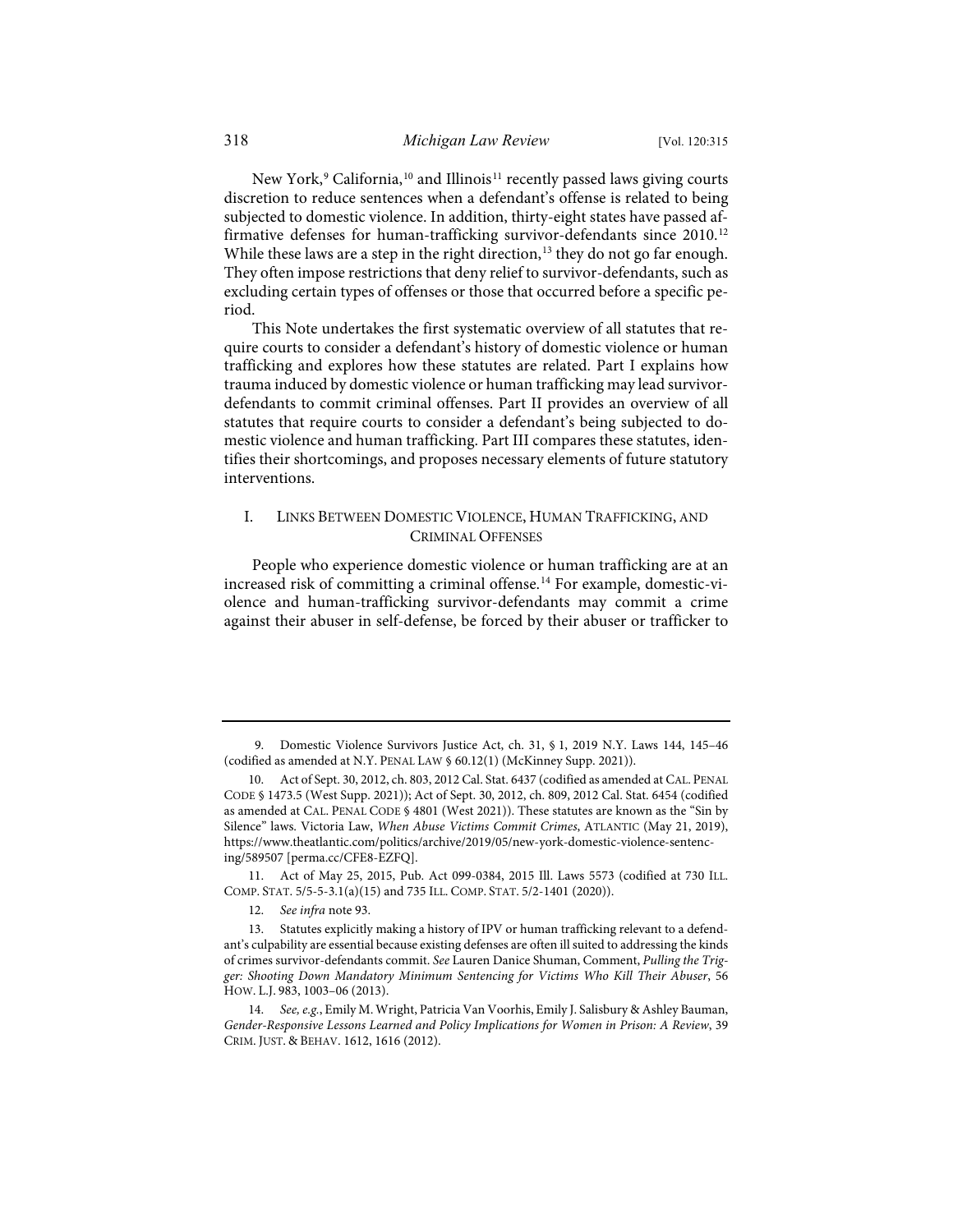<span id="page-5-0"></span>steal or commit other crimes, or turn to substance abuse to manage the emo-tional and physical pain caused by their abuse.<sup>[15](#page-5-1)</sup> This Part explores some of the pathways between the trauma of domestic violence and human trafficking and subsequent criminal behavior. Section I.A discusses the trauma experienced by survivor-defendants in the contexts of domestic violence and human trafficking. Section I.B explores the unique paths between IPV and criminal behavior. Section I.C highlights the connections between childhood domestic violence and criminal behavior. These links have critical implications for future statutory interventions and demonstrate how prosecuting and imprisoning survivor-defendants for their crimes effectively criminalizes survival.

# A. *Domestic Violence, Human Trafficking, and Criminal Offenses*

The trauma of domestic violence and human trafficking affects people's subsequent behavior and mental health and can lead to criminal behavior.<sup>[16](#page-5-2)</sup> Perpetrators of domestic violence or human trafficking may force their vic- $tims<sup>17</sup>$  $tims<sup>17</sup>$  $tims<sup>17</sup>$  to steal, participate in group crimes, take responsibility for their abuser's crime, or commit some other criminal offense.[18](#page-5-4) Abusers in these contexts may force their victims to commit sex-related crimes.[19](#page-5-5) For example, Judy Norman, an IPV survivor-defendant who shot her abuser, was forced by

<span id="page-5-3"></span>17. In this Note, "victim" refers to a person who is experiencing ongoing illegal violence, such as domestic violence and human trafficking.

18. DeHart, *supra* not[e 15,](#page-5-0) at 1366.

<span id="page-5-1"></span><sup>15.</sup> Dana D. DeHart, *Pathways to Prison: Impact of Victimization in the Lives of Incarcerated Women*, 14 VIOLENCE AGAINST WOMEN 1362, 1365, 1368 (2008); Wright et al., *supra* note [14,](#page-4-6) at 1616.

<span id="page-5-2"></span><sup>16.</sup> Wright et al., *supra* not[e 14,](#page-4-6) at 1616; *see also* Nina Papalia, James R.P. Ogloff, Margaret Cutajar & Paul E. Mullen, *Child Sexual Abuse and Criminal Offending: Gender-Specific Effects and the Role of Abuse Characteristics and Other Adverse Outcomes*, 23 CHILD MALTREATMENT 399 (2018) (finding that people who experience sexual abuse as children are more likely to engage in criminal behavior of all kinds). According to Kathleen Daly, five pathways lead women to felony court: (1) substance-abuse and mental-health issues stemming from child abuse; (2) engaging in substance abuse, sex work, and other criminal activities after fleeing from an abusive home; (3) criminal activity directly attributable to intimate partner violence; (4) substance abuse in the context of intimate or familial relationships; and (5) other reasons. Kathleen Daly, *Women's Pathways to Felony Court: Feminist Theories of Lawbreaking and Problems of Representation*, 2 S. CAL. REV. L. & WOMEN'S STUD. 11 (1992); *see also* Angela M. Moe, *Blurring the Boundaries: Women's Criminality in the Context of Abuse*, 32 WOMEN'S STUD. Q., Fall/Winter 2004, at 116 (explaining how engaging in criminal behavior is sometimes necessary to survive IPV); Carolina Villacampa & Núria Torres, *Human Trafficking for Criminal Exploitation: Effects Suffered by Victims in Their Passage Through the Criminal Justice System*, 25 INT'L REV. VICTIMOLOGY 3 (2019) (examining criminal exploitation associated with human trafficking, including prostitution, growing drugs, and street crime).

<span id="page-5-5"></span><span id="page-5-4"></span><sup>19.</sup> *See, e.g.*, DeHart, *supra* note [15,](#page-5-0) at 1365–66 (finding that many incarcerated women were forced by caregivers to sell sex as girls, which is a form of domestic violence, or by intimate partners, which is a form of IPV); *What Is Human Trafficking?*, *supra* note [8](#page-3-4) (stating human trafficking involves "the use of force, fraud, or coercion to obtain some type of labor or commercial sex act").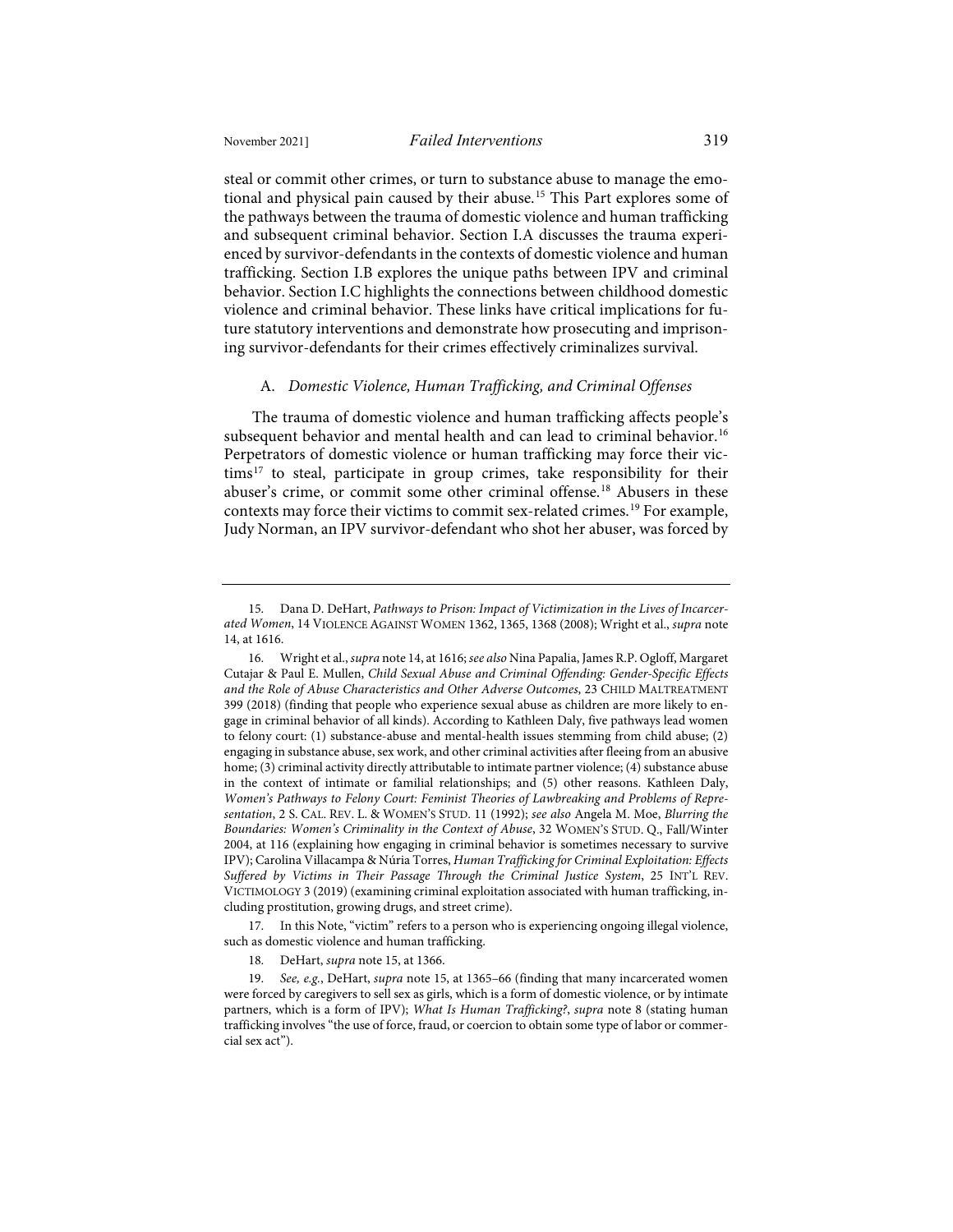her abuser to prostitute herself.[20](#page-6-0) Her abuser would beat and maim her if she refused or if he felt that she should have made more money.<sup>[21](#page-6-1)</sup>

<span id="page-6-8"></span>People who experience domestic violence or human trafficking may also respond to the abuse by using violence to protect themselves or others.<sup>[22](#page-6-2)</sup> In one case, Catina Curley was subjected to nine years of severe, relentless abuse, including punching, slapping, and strangulation, by her husband Renaldo.<sup>[23](#page-6-3)</sup> Renaldo dislocated her shoulder, attempted to push her out of a moving car, and gave her many black eyes and other facial injuries.<sup>[24](#page-6-4)</sup> During one incident, Renaldo followed Catina around the house, yelling at her, choking her, and throwing things at her in front of her daughter.<sup>[25](#page-6-5)</sup> When he went downstairs, Catina called her aunt for help, armed herself with a handgun, and begged Renaldo to let her leave the house. But Renaldo walked toward her, continuing even as Catina screamed, trembled, and told him to stop. Catina fired the gun, the bullet hit Renaldo, and he died from the wound within one or two minutes. Devastated, Catina called 911, but when the police arrived, she was arrested. Catina was found guilty of second-degree murder and sentenced to life in prison.[26](#page-6-6)

<span id="page-6-9"></span>Beyond violent crimes, domestic-violence and human-trafficking survivor-defendants may also commit crimes when they use controlled substances to manage their trauma.<sup>[27](#page-6-7)</sup> People who experience domestic violence or human trafficking often use controlled substances to cope with mental-health problems or the physical and emotional pain that results from past and present

<span id="page-6-4"></span><span id="page-6-3"></span>23. State v. Curley, No. 461-907, slip op. at \*1, \*4 (La. Crim. Dist. Ct. Orleans Parish Mar. 1, 2019), [https://www.theadvocate.com/pdf\\_8cefde3e-3c67-11e9-a28c-6fff990c939c.html](https://www.theadvocate.com/pdf_8cefde3e-3c67-11e9-a28c-6fff990c939c.html) [\[perma.cc/UH8J-G5AV\]](https://perma.cc/UH8J-G5AV).

26. *Id.*

<span id="page-6-7"></span><span id="page-6-6"></span><span id="page-6-5"></span>27. It might be suggested that offenses fit into "direct" and "collateral" categories, where direct offenses are those compelled by an abuser, such as engaging in self-defense, and collateral offenses are those that seem more removed, such as turning to substances to cope with the physical and emotional pain of abuse. But this is not a useful framework for two reasons. First, this distinction breaks down when considered in the context of trauma resulting from domestic violence or human trafficking. It does not make sense to say some offenses are more direct than others when all the pathways are inextricably linked to abuse and the survivor-defendant's culpability is lessened because of the abuse in all cases. Second, the two categories do not comport with existing state law. Most of the human-trafficking and domestic-violence statutes do not even cover all the "direct" results of abuse, such as being forced to steal by an abuser. *See infra* Part II.

<sup>20.</sup> State v. Norman, 378 S.E.2d 8, 9–10 (N.C. 1989).

<sup>21.</sup> *Id.* at 10.

<span id="page-6-2"></span><span id="page-6-1"></span><span id="page-6-0"></span><sup>22.</sup> MELISSA E. DICHTER WITH SUE OSTHOFF, VAWNET, WOMEN'S EXPERIENCES OF ABUSE AS A RISK FACTOR FOR INCARCERATION: A RESEARCH UPDATE 4 (2015), [https://vawnet](https://vawnet.org/sites/default/files/materials/files/2016-09/AR_IncarcerationUpdate.pdf) [.org/sites/default/files/materials/files/2016-09/AR\\_IncarcerationUpdate.pdf](https://vawnet.org/sites/default/files/materials/files/2016-09/AR_IncarcerationUpdate.pdf) [\[perma.cc/D7WX-](https://perma.cc/D7WX-AK84)[AK84\]](https://perma.cc/D7WX-AK84); *see also* DeHart, *supra* note [15,](#page-5-0) at 1365–66; Justine van der Leun, *"No Choice but to Do It": Why Women Go to Prison*, NEW REPUBLIC (Dec. 17, 2020), [https://newrepublic.com/arti](https://newrepublic.com/article/160589/women-prison-domestic-violence-survivors)[cle/160589/women-prison-domestic-violence-survivors](https://newrepublic.com/article/160589/women-prison-domestic-violence-survivors) [\[perma.cc/XZ48-RMQG\]](https://perma.cc/XZ48-RMQG) ("[A]t least 30 percent of those serving time on murder or manslaughter charges were protecting themselves or a loved one from physical or sexual violence.").

<sup>24.</sup> *Id.*

<sup>25.</sup> *Id.* at \*2.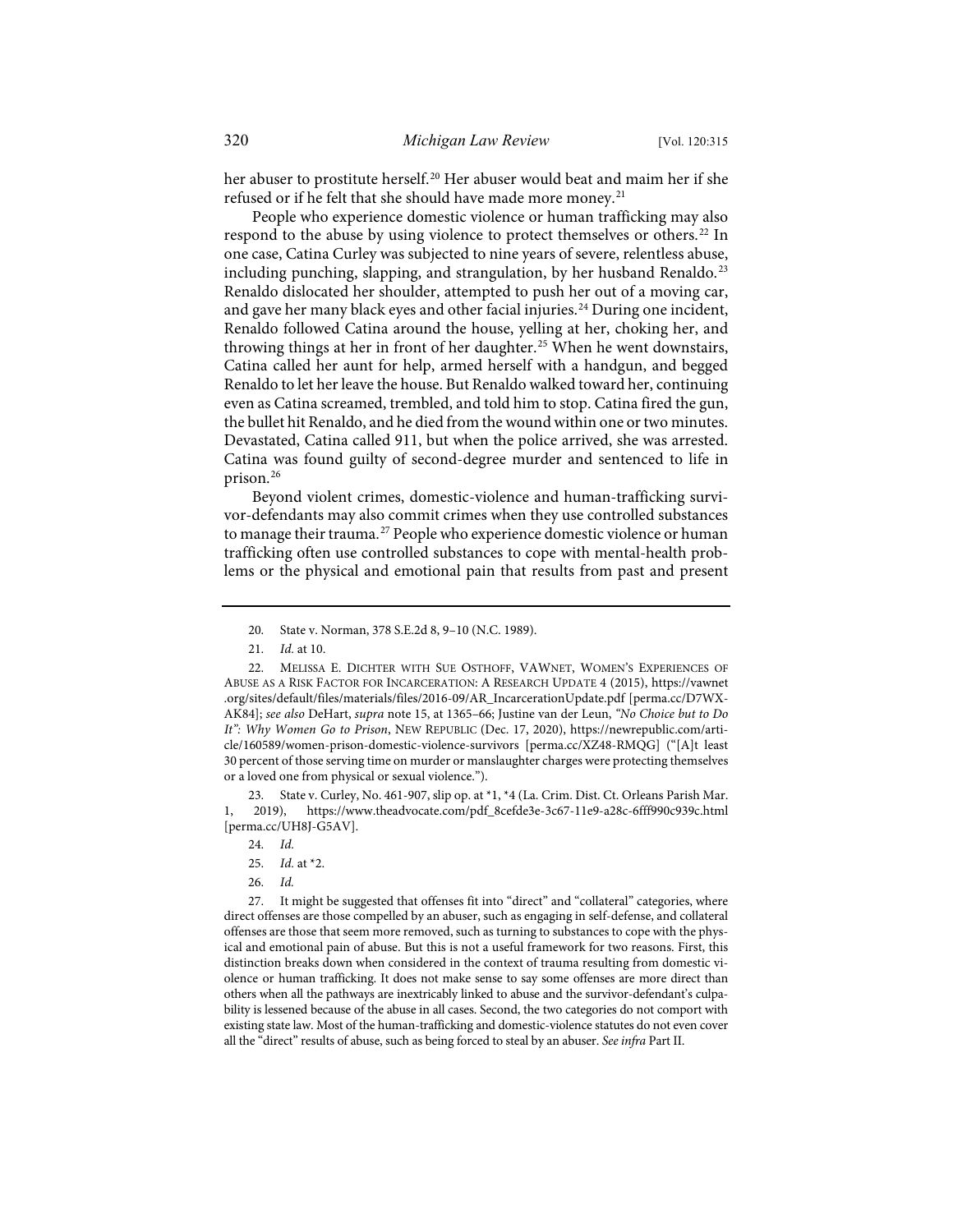<span id="page-7-0"></span>abuse.<sup>[28](#page-7-1)</sup> For example, Laura, an incarcerated survivor,<sup>[29](#page-7-2)</sup> became an alcoholic when she was fifteen after using alcohol to cope with domestic violence from her stepfather.<sup>[30](#page-7-3)</sup> To numb the pain of her abuse, she would drink large amounts of vodka when she saw her stepfather preparing to sexually abuse her.<sup>[31](#page-7-4)</sup> Relatedly, abusers sometimes pressure their victims into using drugs or alcohol as a way to control them.[32](#page-7-5) For example, abusers may force victims to use drugs or alcohol so they are less able to resist, or they may want them to become addicted so that victims are incentivized to stay with them when they promise to supply more drugs or alcohol.<sup>[33](#page-7-6)</sup>

<span id="page-7-13"></span><span id="page-7-12"></span>The majority of incarcerated women have experienced these kinds of trauma.[34](#page-7-7) Female prisoners report experiencing abuse before incarceration at a higher rate than male prisoners.<sup>[35](#page-7-8)</sup> For example, one study found that 60% of women in prison have experienced domestic violence.<sup>[36](#page-7-9)</sup> Women in jail have experienced domestic violence at similar rates: 86% of them have experienced sexual violence at some point in their lives, 77% have experienced IPV, and 60% have experienced domestic violence by a caregiver.[37](#page-7-10) Multiple studies asking more comprehensive, behavior-specific questions have found that 71%–95% of incarcerated women have experienced physical violence at the hands of an intimate partner.<sup>[38](#page-7-11)</sup> This is much higher than the national average of one in four women being abused by their intimate partner at some point in

<span id="page-7-3"></span><span id="page-7-2"></span>29. In this Note, "survivor" refers to someone who has survived abuse and is not a defendant.

- 30. DeHart, *supra* not[e 15,](#page-5-0) at 1368.
- 31. *Id.*
- 32. Lederer & Wetzel, *supra* not[e 28,](#page-7-0) at 75–76.

<span id="page-7-8"></span><span id="page-7-7"></span><span id="page-7-6"></span><span id="page-7-5"></span><span id="page-7-4"></span>33. Hanni Stoklosa, Marti MacGibbon & Joseph Stoklosa, *Human Trafficking, Mental Illness, and Addiction: Avoiding Diagnostic Overshadowing*, 19 AMA J. ETHICS 23, 25–26 (2017).

- 34. OSTHOFF & SADUSKY, *supra* note [3,](#page-2-4) at 19–20.
- 35. Wright et al., *supra* not[e 14,](#page-4-6) at 1616.
- 36. *Id.*

<span id="page-7-11"></span><span id="page-7-10"></span><span id="page-7-9"></span>37. ELIZABETH SWAVOLA, KRISTINE RILEY & RAM SUBRAMANIAN, VERA INST. OF JUST., OVERLOOKED: WOMEN AND JAILS IN AN ERA OF REFORM 11 (2016).

<span id="page-7-1"></span><sup>28.</sup> Wright et al., *supra* not[e 14,](#page-4-6) at 1616. In addition to being prosecuted for their own use of controlled substances, domestic-violence and human-trafficking survivor-defendants may be disproportionately prosecuted for child abuse or endangerment for using controlled substances while pregnant, since they use controlled substances at higher rates. *See* CATHARINE A. MACKINNON, SEX EQUALITY 1479–83 (3d ed. 2016). In the context of IPV, many studies show female IPV survivors are more likely to use controlled substances than women who have not experienced IPV. ECHO A. RIVERA ET AL., NAT'L CTR. ON DOMESTIC VIOLENCE, TRAUMA & MENTAL HEALTH, THE RELATIONSHIP BETWEEN INTIMATE PARTNER VIOLENCE AND SUBSTANCE ABUSE 3–4 (2015), [http://www.nationalcenterdvtraumamh.org/wp-content/up](http://www.nationalcenterdvtraumamh.org/wp-content/uploads/2014/09/IPV-SAB-Final202.29.1620NO20LOGO-1.pdf)[loads/2014/09/IPV-SAB-Final202.29.1620NO20LOGO-1.pdf](http://www.nationalcenterdvtraumamh.org/wp-content/uploads/2014/09/IPV-SAB-Final202.29.1620NO20LOGO-1.pdf) [\[perma.cc/48BL-VJ6Z\]](https://perma.cc/48BL-VJ6Z). Research suggests domestic violence has similar effects. DICHTER, *supra* not[e 22,](#page-6-8) at 5. And according to a comprehensive study of human trafficking in the United States, 84.3% of human-trafficking survivors used controlled substances while being trafficked. Laura J. Lederer & Christopher A. Wetzel, *The Health Consequences of Sex Trafficking and Their Implications for Identifying Victims in Healthcare Facilities*, ANNALS HEALTH L., Winter 2014, at 61, 76.

<sup>38.</sup> OSTHOFF & SADUSKY, *supra* not[e 3,](#page-2-4) at 20.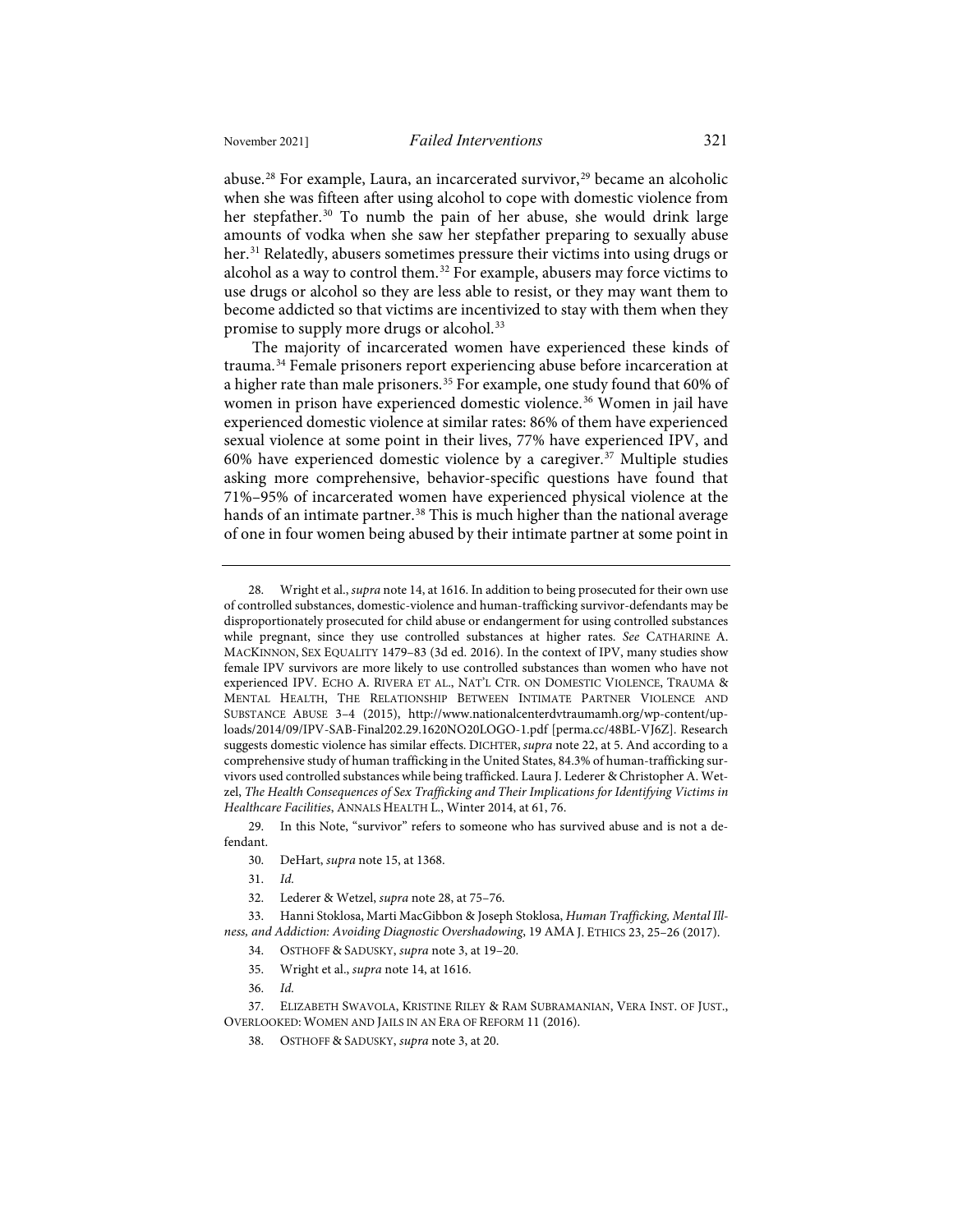their lives.<sup>[39](#page-8-0)</sup> The trauma associated with domestic violence often goes unde-tected and unaddressed during a survivor's entire period of incarceration.<sup>[40](#page-8-1)</sup>

#### <span id="page-8-9"></span>B. *IPV and Criminal Offenses*

There are also many unique ways that IPV causes victims to be criminally charged, such as abusers' manipulation of the criminal justice system, unjust enforcement of kidnapping laws, failure to protect laws, and economic abuse. For example, abusers often falsely accuse their victims of criminal activity as retaliation for victims reporting their abuse to the police.<sup>[41](#page-8-2)</sup> In other IPV cases, abusers have convinced the police that the victim was the primary aggressor in the relationship, thus creating bias in the criminal justice system against the victim.[42](#page-8-3)

IPV survivor-defendants may also be convicted of kidnapping for taking their children with them when fleeing an abusive relationship.<sup>[43](#page-8-4)</sup> Mothers leaving with their children are more likely to be fleeing abuse than fathers who leave with children, and fathers are more likely to demonstrate controlling be-havior over mothers.<sup>[44](#page-8-5)</sup> Yet while fathers kidnap their children at a higher rate than mothers, mothers are convicted of parental kidnapping more often than fathers.<sup>[45](#page-8-6)</sup>

IPV survivor-defendants are also often criminalized for failing to protect their children from harm at the hands of their abuser.<sup>[46](#page-8-7)</sup> A severe gender disparity exists in this context as well: almost all defendants who are convicted of failure to protect children are female.<sup>[47](#page-8-8)</sup> For example, survivor-defendant Shantonio Hunter was sentenced to twenty-eight years in prison on a failure-

- 40. SWAVOLA ET AL., *supra* note [37,](#page-7-12) at 11.
- 41. DICHTER, *supra* not[e 22,](#page-6-8) at 5.

- 43. Courtney Cross, *Criminalizing Battered Mothers*, 2018 UTAH L. REV. 259, 260.
- 44. *Id.* at 262.
- 45. *Id.* at 261–62.

<span id="page-8-7"></span><span id="page-8-6"></span><span id="page-8-5"></span><span id="page-8-4"></span><span id="page-8-3"></span>46. Amanda Mahoney, Note, *How Failure to Protect Laws Punish the Vulnerable*, 29 HEALTH MATRIX 429, 431 (2019). *See generally* DEBRA WHITCOMB, CHILDREN AND DOMESTIC VIOLENCE: THE PROSECUTOR'S RESPONSE (2004), [https://www.ncjrs.gov/pdffiles1/nij/199721](https://www.ncjrs.gov/pdffiles1/nij%E2%80%8C/199721.pdf) [.pdf](https://www.ncjrs.gov/pdffiles1/nij%E2%80%8C/199721.pdf) [\[perma.cc/LVP4-DLYZ\]](https://perma.cc/LVP4-DLYZ) (finding that 78% of prosecutors in states with failure-to-protect laws would prosecute a mother for failing to protect her child from abuse by a perpetrator who was abusing both the mother and the child).

<span id="page-8-8"></span>47. Jeanne A. Fugate, Note, *Who's Failing Whom? A Critical Look at Failure-to-Protect Laws*, 76 N.Y.U. L. REV. 272, 274 (2001).

<span id="page-8-2"></span><span id="page-8-1"></span><span id="page-8-0"></span><sup>39.</sup> SHARON G. SMITH ET AL., CTRS. FOR DISEASE CONTROL & PREVENTION, THE NATIONAL INTIMATE PARTNER AND SEXUAL VIOLENCE SURVEY: 2015 DATA BRIEF – UPDATED RELEASE 7 (2018).

<sup>42.</sup> *Id.*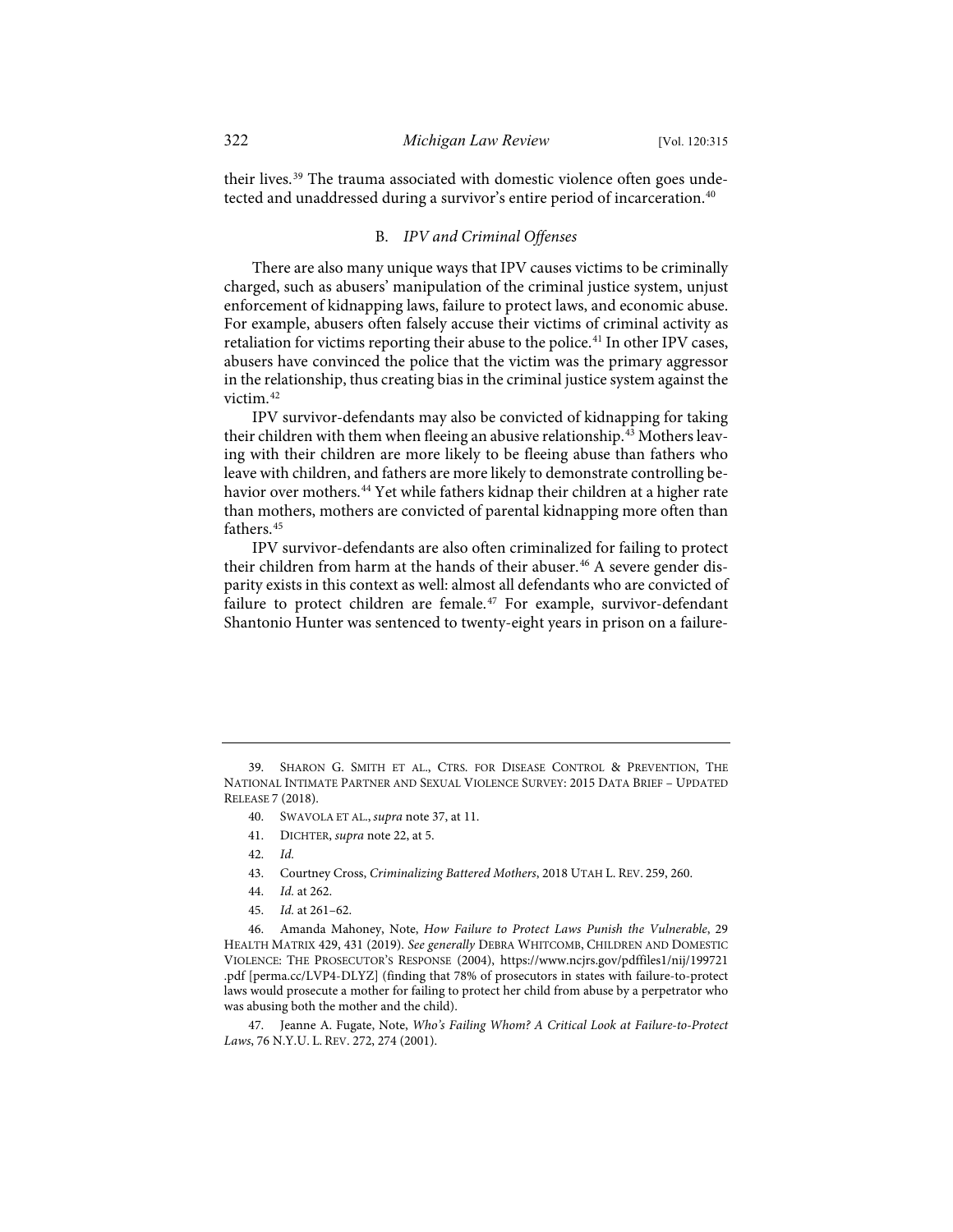to-protect theory when her abusive boyfriend killed her three-year-old son.<sup>[48](#page-9-0)</sup> In this way, Shantonio was convicted for the actions of her abusive partner.

Economic control is often part of IPV since it provides abusers with more power over their victims.[49](#page-9-1) Abusers may restrict the ability of their victims to work, forcing survivor-defendants to turn to criminal behavior to gain eco-nomic resources and financial independence.<sup>[50](#page-9-2)</sup> For example, a study of incarcerated survivors found that some had been fired from their jobs after being stalked or harassed by their abuser at the workplace and that others were forced to leave their jobs by controlling partners.<sup>[51](#page-9-3)</sup>

#### <span id="page-9-7"></span>C. *Childhood Domestic Violence and Criminal Offenses*

There are clear connections between experiencing domestic violence as a child and criminality.[52](#page-9-4) Experiencing DV does not necessarily mean a child will become a delinquent or adult offender, but it increases the risk.<sup>[53](#page-9-5)</sup> Victims of childhood trauma, including domestic violence, are more likely to commit a criminal offense in the future.[54](#page-9-6) Children who experience trauma see the

<span id="page-9-1"></span>49. Shamita Das Dasgupta, *Just Like Men? A Critical View of Violence by Women*, *in* COORDINATING COMMUNITY RESPONSES TO DOMESTIC VIOLENCE: LESSONS FROM DULUTH AND BEYOND 195, 200 (Melanie F. Shepard & Ellen L. Pence eds., 1999).

- 50. DICHTER, *supra* not[e 22,](#page-6-8) at 5–6.
- 51. DeHart, *supra* not[e 15,](#page-5-0) at 1373.

<span id="page-9-4"></span><span id="page-9-3"></span><span id="page-9-2"></span>52. Mirko Bagaric, Gabrielle Wolf & Peter Isham, *Trauma and Sentencing: The Case for Mitigating Penalty for Childhood Physical and Sexual Abuse*, 30 STAN. L. & POL'Y REV. 1, 33 (2019). So far, only the New York domestic-violence law has the potential to address childhood domestic violence. *See infra* Section II.C. But the far-reaching implications of experiencing domestic violence as a child have important ramifications for future statutory interventions. Specifically, they imply that the relief should not be limited based on when the abuse occurred. *See infra* Section III.D.

<span id="page-9-5"></span>53. Joanne Belknap & Kristi Holsinger, *An Overview of Delinquent Girls: How Theory and Practice Have Failed and the Need for Innovative Changes*, *in* FEMALE OFFENDERS: CRITICAL PERSPECTIVES AND EFFECTIVE INTERVENTIONS 3, 8 (Ruth T. Zaplin ed., 2d ed. 2008) (discussing many recent studies finding that 40%–73% of delinquent girls have experienced sexual or physical abuse); *see also* Tina Maschi, *Unraveling the Link Between Trauma and Male Delinquency: The Cumulative Versus Differential Risk Perspectives*, 51 SOC.WORK 59, 66–67 (2006) (reporting that experiencing trauma increases the likelihood that boys will become delinquents); *Pathways Between Child Maltreatment and Adult Criminal Involvement*, NAT'L INST. OF JUST. (Oct. 11, 2017) [https://nij.ojp.gov/topics/articles/pathways-between-child-maltreatment-and-adult](https://nij.ojp.gov/topics/articles/pathways-between-child-maltreatment-and-adult-criminal-involvement)[criminal-involvement](https://nij.ojp.gov/topics/articles/pathways-between-child-maltreatment-and-adult-criminal-involvement) [\[perma.cc/LE5J-EZT6\]](https://perma.cc/LE5J-EZT6) (reporting that experiencing childhood trauma increases the likelihood that boys will engage in criminal behavior as adults).

<span id="page-9-6"></span>54. *See, e.g.*, Denno, *supra* not[e 1,](#page-2-5) at 311; *see also* Margaret F. Brinig & Marsha Garrison, *The Invisible Prison: Pathways and Prevention*, 95 NOTRE DAME L. REV. 1439, 1481 (2020) (noting that childhood trauma is prevalent among incarcerated men, with over 25% of them being abandoned in childhood or adolescence, 42% having witnessed someone being killed, and over 50% experiencing physical trauma).

<span id="page-9-0"></span><sup>48.</sup> *See* Victoria Law, *Convicted as a Teenager, Abuse Survivor Cyntoia Brown May Have the Chance to Leave Prison (Updated)*, REWIRE NEWS GRP. (May 23, 2018, 12:23 PM)[, https://re](https://rewirenewsgroup.com/article/2018/05/23/convicted-as-a-teenager-abuse-survivor-cyntoia-brown-may-have-the-chance-to-leave-prison/)[wirenewsgroup.com/article/2018/05/23/convicted-as-a-teenager-abuse-survivor-cyntoia](https://rewirenewsgroup.com/article/2018/05/23/convicted-as-a-teenager-abuse-survivor-cyntoia-brown-may-have-the-chance-to-leave-prison/)[brown-may-have-the-chance-to-leave-prison](https://rewirenewsgroup.com/article/2018/05/23/convicted-as-a-teenager-abuse-survivor-cyntoia-brown-may-have-the-chance-to-leave-prison/) [\[perma.cc/S7ZC-3GQN\]](https://perma.cc/S7ZC-3GQN).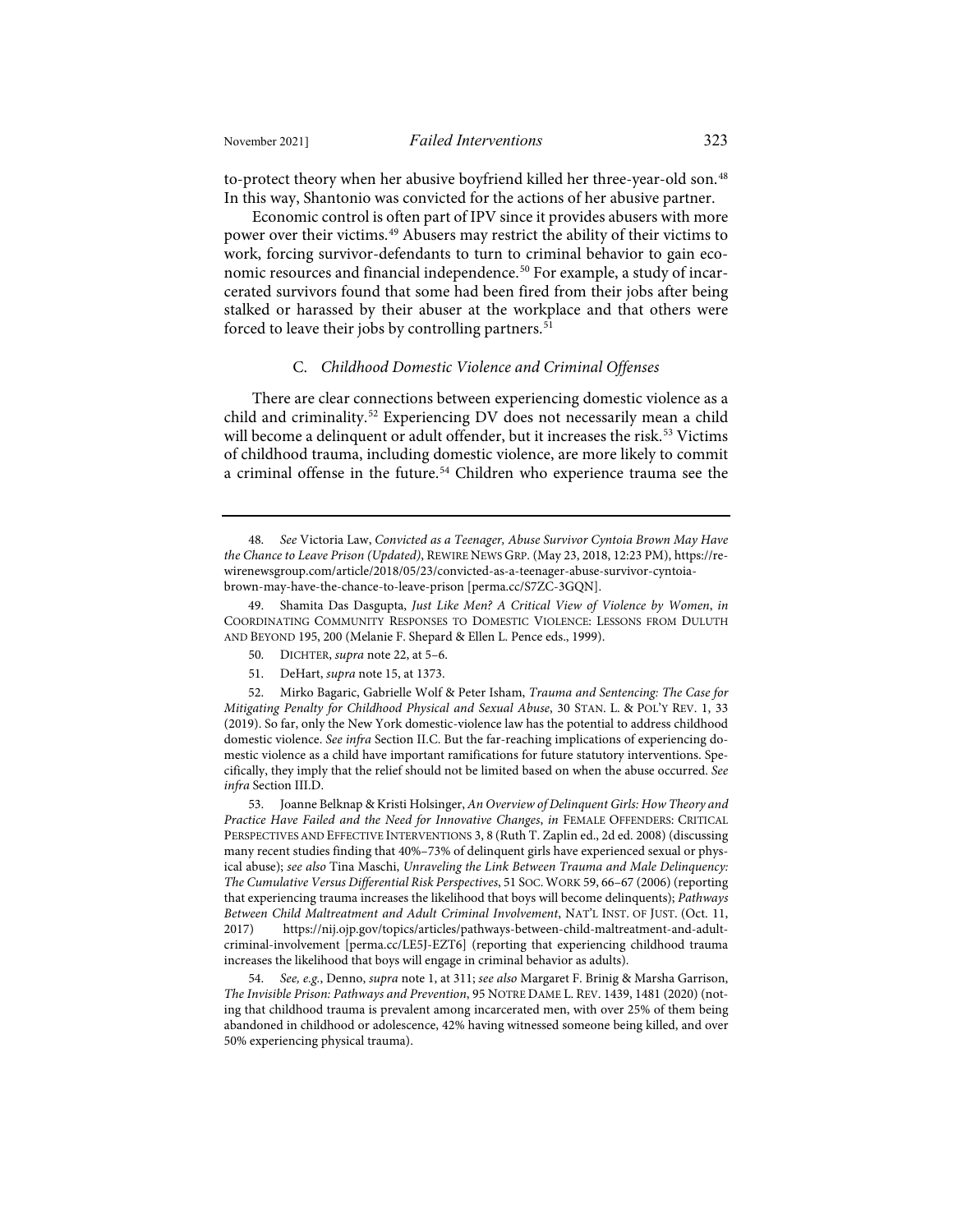world as a place of danger and are overloaded by stress hormones.<sup>[55](#page-10-1)</sup> When coupled with a lack of trust in adults, the harms associated with trauma can cause children to fall behind in school and inhibit them from developing healthy relationships with peers or teachers.<sup>[56](#page-10-2)</sup> Children who run away from home to escape abuse may be criminalized for their survival strategies of de-linquency, substance abuse, theft, or prostitution.<sup>[57](#page-10-3)</sup> Arrest, prosecution, and incarceration are themselves traumatizing, compounding the problem instead of solving it.[58](#page-10-4)

<span id="page-10-0"></span>The harmful effects of domestic violence create a pathway from childhood trauma to criminal behavior.<sup>[59](#page-10-5)</sup> For example, in Oregon's juvenile justice sys-tem alone, 93% of girls have been sexually or physically abused.<sup>[60](#page-10-6)</sup> Research shows high rates in other states as well.<sup>[61](#page-10-7)</sup> Of all the women currently serving life sentences for crimes committed as juveniles, 80% are survivors of physical abuse and 77% are survivors of sexual abuse.<sup>[62](#page-10-8)</sup> Routing abused girls into the justice system retraumatizes them and compounds the original harm.<sup>[63](#page-10-9)</sup> Girls of color are disproportionately affected: Black girls comprise 33.2% of detained and committed girls, despite making up only 14% of the population of girls in the United States.[64](#page-10-10) LGBTQ+ girls are also disproportionately affected, comprising 13%–15% of youth involved with the juvenile justice system but just 5%–7% of the general population.<sup>[65](#page-10-11)</sup>

#### II. EXISTING STATUTORY APPROACHES

This Part begins by examining self-defense and duress, the two affirmative defenses traditionally available in criminal trials, and argues that they are inadequate to prevent the unjust criminalization of survivor-defendants. It then looks to statutes that have been passed in the last decade to address trauma from domestic violence and human trafficking. This exercise serves to

<span id="page-10-2"></span><span id="page-10-1"></span><sup>55.</sup> Susan Ayres, *Trauma-Informed Advocacy: Learning to Empathize with Unspeakable Horrors*, 26 WM. & MARY J. RACE GENDER & SOC. JUST. 225, 230 (2020).

<sup>56.</sup> *Id.*

<sup>57.</sup> Belknap & Holsinger, *supra* not[e 53,](#page-9-7) at 7–8.

<span id="page-10-4"></span><span id="page-10-3"></span><sup>58.</sup> Miriam S. Gohara, *In Defense of the Injured: How Trauma-Informed Criminal Defense Can Reform Sentencing*, 45 AM. J. CRIM. L. 1, 16–17 (2018); *see also* LA. CHILD. CODE ANN. art. 725 (2014) ("[A]rresting, prosecuting, and incarcerating victimized children serves to re-traumatize them and to increase their feelings of low self-esteem, which only makes the process of recovery more difficult.").

<span id="page-10-5"></span><sup>59.</sup> Some have called this the "girls' sexual abuse to prison pipeline." *E.g.*, MALIKA SAADA SAAR, REBECCA EPSTEIN, LINDSAY ROSENTHAL & YASMIN VAFA, GEO. CTR. ON POVERTY & INEQ., THE SEXUAL ABUSE TO PRISON PIPELINE: THE GIRLS' STORY 5 (2015).

<sup>60.</sup> *Id.* at 7.

<sup>61.</sup> *Id.* at 7, 9.

<span id="page-10-11"></span><span id="page-10-10"></span><span id="page-10-9"></span><span id="page-10-8"></span><span id="page-10-7"></span><span id="page-10-6"></span><sup>62.</sup> The Sent'g Project, *Women and Life Imprisonment Webinar*, YOUTUBE (July 11, 2019)[, https://youtu.be/m9qpocC4qlo.](https://youtu.be/m9qpocC4qlo)

<sup>63.</sup> *See* SAAR ET AL., *supra* not[e 59,](#page-10-0) at 12.

<sup>64.</sup> *Id.* at 7.

<sup>65.</sup> *Id.*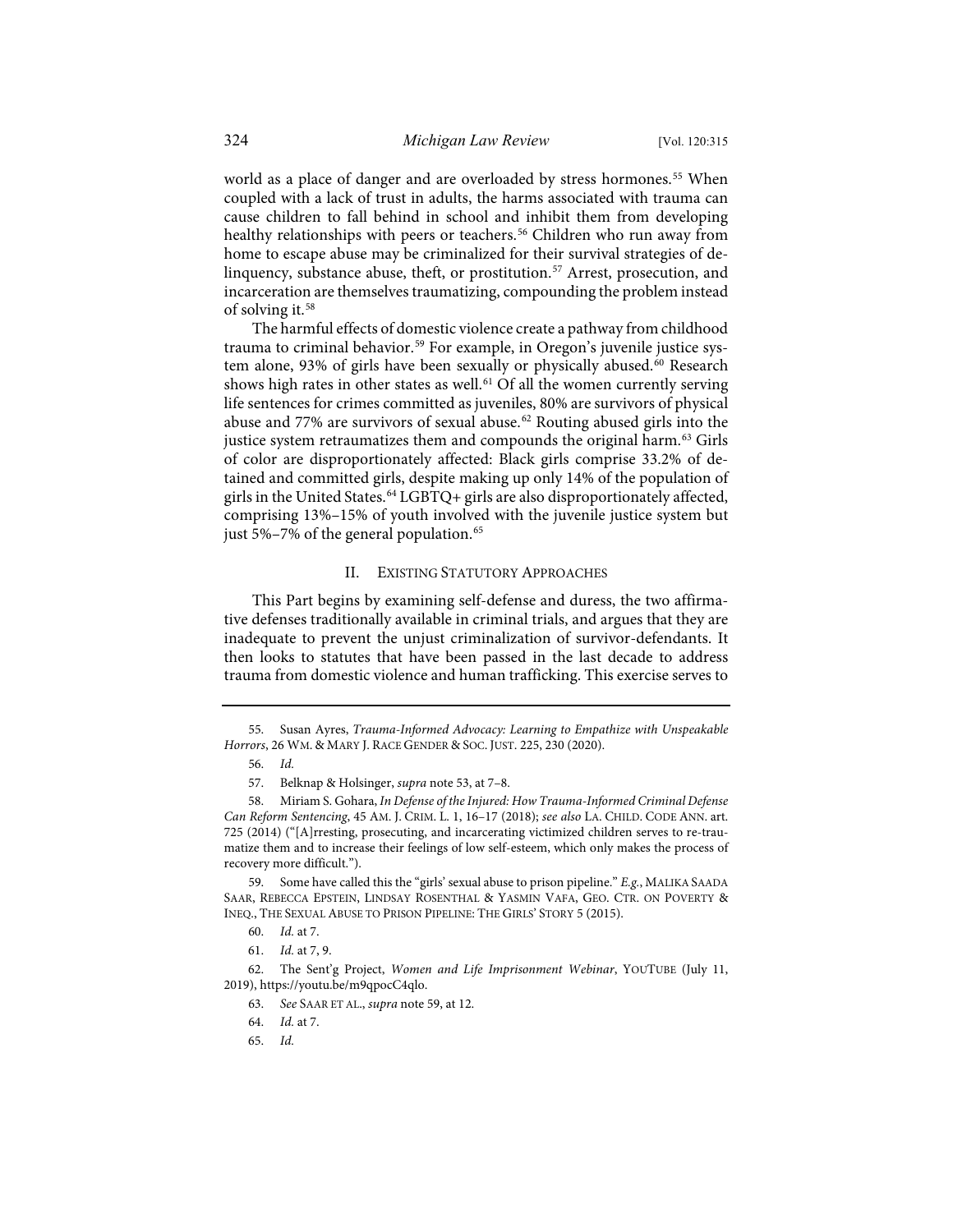catalogue all current existing legislative approaches to trauma in these contexts and sets up the comparative analysis in Part III.

#### A. *Inadequate Alternatives*

As discussed in Part I, survivor-defendants often commit crimes to defend themselves from further abuse or because they are being controlled and manipulated by their abuser.<sup>[66](#page-11-1)</sup> Therefore, many attempt to raise an affirmative defense (i.e., argue that a special circumstance negates their culpability) at trial.<sup>[67](#page-11-2)</sup> Self-defense and duress are two of the most relevant affirmative defenses.[68](#page-11-3) A self-defense claim asserts that one's use of force was necessary and proportional to protect oneself against unlawful force by another.<sup>[69](#page-11-4)</sup>The duress defense asserts that one's criminal conduct was the result of coercion by the use or threat of unlawful force by another.<sup>[70](#page-11-5)</sup>

<span id="page-11-0"></span>But it is difficult for domestic-violence and human-trafficking survivordefendants to successfully assert self-defense or duress defenses in court because both defenses require defendants to prove they had a reasonable belief that they were in "imminent" danger of death or serious bodily harm when they committed the crime of which they were accused.<sup>[71](#page-11-6)</sup> People subjected to domestic violence and human trafficking do not often kill their abusers in sit-uations that reflect standard notions of imminent physical danger.<sup>[72](#page-11-7)</sup> Survivordefendants are thus unlikely to successfully assert self-defense, even if they lived with the threat of imminent danger of great bodily harm—or even death—every day for years.[73](#page-11-8) For example, in *State v. Norman*, the survivor-defendant's husband beat and tortured her for approximately twenty years.<sup>[74](#page-11-9)</sup> He also forced her to sell sex.<sup>[75](#page-11-10)</sup> She attempted to escape several times but was caught and brutally beaten each time.[76](#page-11-11) He made many threats to kill her if she ever tried to go to the police or leave him.<sup>[77](#page-11-12)</sup> After twenty years of continuous

<sup>66.</sup> *See supra* Part I.

<span id="page-11-2"></span><span id="page-11-1"></span><sup>67.</sup> *See, e.g.*, United States v. Lopez, 913 F.3d 807, 811 (9th Cir. 2019) (asserting duress against charge of buying a gun for an abusive ex-boyfriend); State v. Norman, 378 S.E.2d 8, 9– 10 (N.C. 1989) (asserting self-defense against charge of murdering an abusive husband).

<span id="page-11-6"></span><span id="page-11-5"></span><span id="page-11-4"></span><span id="page-11-3"></span><sup>68.</sup> *See* Francisco Zornosa, *Protecting Human Trafficking Victims from Punishment and Promoting Their Rehabilitation: The Need for an Affirmative Defense*, 22 WASH. & LEE J.C.R. & SOC. JUST. 177, 188–89 (2016); Sharon Angella Allard, Essay, *Rethinking Battered Woman Syndrome: A Black Feminist Perspective*, 1 UCLA WOMEN'S L.J. 191 (1991).

<sup>69.</sup> *See, e.g.*, MODEL PENAL CODE § 3.04 (AM. L. INST. 1962).

<sup>70.</sup> *See id.*

<sup>71.</sup> Zornosa, *supra* not[e 68,](#page-11-0) at 188; *see* Allard, *supra* not[e 68,](#page-11-0) at 193.

<span id="page-11-8"></span><span id="page-11-7"></span><sup>72.</sup> *See* Allard, *supra* not[e 68,](#page-11-0) at 193.

<sup>73.</sup> MACKINNON, *supra* not[e 28,](#page-7-0) at 838–39.

<span id="page-11-9"></span><sup>74.</sup> *See* 378 S.E.2d 8, 10 (N.C. 1989).

<span id="page-11-10"></span><sup>75.</sup> *Norman*, 378 S.E.2d at 10.

<sup>76.</sup> *Id.* at 11.

<span id="page-11-12"></span><span id="page-11-11"></span><sup>77.</sup> *Id.* at 10.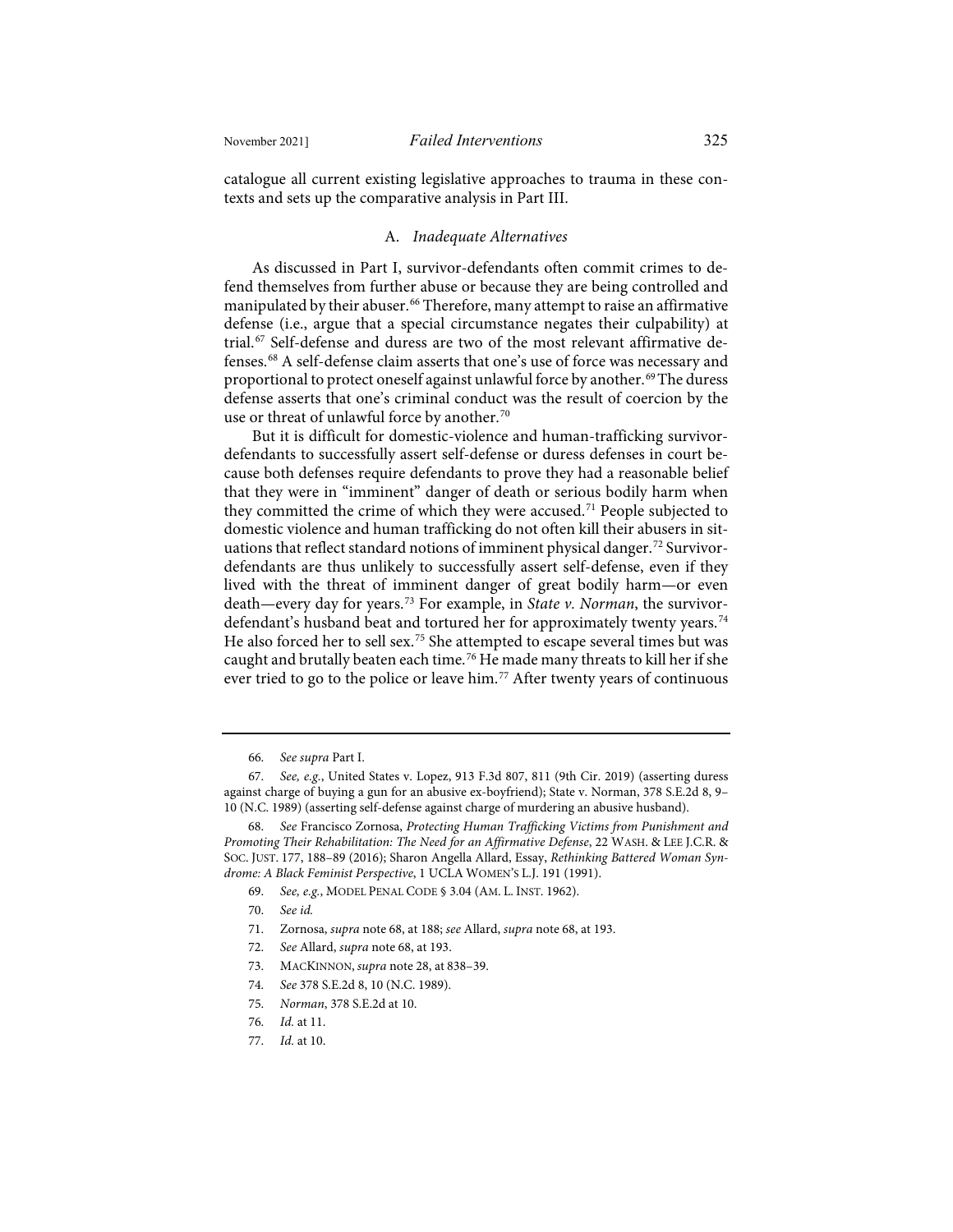abuse, the survivor-defendant shot her abuser while he slept.<sup>[78](#page-12-2)</sup> The court rejected her self-defense claim because it did not think the imminence prong was met, despite the evidence that she had tried to leave numerous times.<sup>[79](#page-12-3)</sup>

Another reason survivor-defendants often fail to successfully prove selfdefense is because anyone classified as an "aggressor," or someone who instigated the actions immediately leading to the violence in question, cannot claim self-defense.<sup>[80](#page-12-4)</sup> This limitation prevents consideration of domestic violence or human trafficking as a mitigating factor when a survivor-defendant who has been repeatedly abused eventually takes action against their abuser. It is particularly difficult for Black women to convince a court that they acted in self-defense because of stereotypes that portray Black women as angry, strong, and assertive.<sup>[81](#page-12-5)</sup>

<span id="page-12-1"></span><span id="page-12-0"></span>Lastly, courts have typically required survivor-defendants pleading selfdefense to show that they retreated before using force, even if they committed a crime because of IPV in their own home.<sup>[82](#page-12-6)</sup> But this requirement ignores the reality that many IPV victims cannot escape without risking great violence or death.[83](#page-12-7) Women are seventy times more likely to be killed by their abusers within two weeks of leaving the relationship than at any other time in the relationship.[84](#page-12-8) This statistic demonstrates that many victims of IPV are unable to safely retreat from abuse, which means courts are forcing IPV victims to choose between risking their life to retreat and being able to plead self-defense for any crimes committed in the course of protecting themselves.

In addition, many victims of IPV suffer over time from a psychological phenomenon called "learned helplessness," where victims may stop seeking to escape since doing so seems futile.<sup>[85](#page-12-9)</sup> Learned helplessness makes it less likely that a survivor-defendant will retreat from ongoing violence, which makes asserting self-defense more difficult. Self-defense assumes that people in danger will be able to remove themselves from violent situations, which is not the case for many IPV victims. This leaves IPV survivor-defendants without a defense if they commit any offense while protecting themselves.

<span id="page-12-6"></span><span id="page-12-5"></span><span id="page-12-4"></span><span id="page-12-3"></span><span id="page-12-2"></span>82. Cristina Georgiana Messerschmidt, Comment, *A Victim of Abuse Should Still Have a Castle: The Applicability of the Castle Doctrine to Instances of Domestic Violence*, 106 J. CRIM. L. & CRIMINOLOGY 593, 598, 610, 617 (2016) (explaining that this is currently hotly debated and that eight states even specify that victims of IPV must retreat before using deadly force).

<span id="page-12-7"></span>83. Jeannie Suk, *The True Woman: Scenes from the Law of Self-Defense*, 31 HARV. J.L. & GENDER 237, 253–54 (2008).

<span id="page-12-9"></span><span id="page-12-8"></span>85. Suk, *supra* not[e 83,](#page-12-1) at 257. Regardless of whether one believes in battered woman syndrome, which highlights the psychological implications of cycles of abuse, or survivor theory, which emphasizes the agency and conscious choices of those who experience IPV, both theories make it clear that abused women do not believe they can successfully leave abusive relationships. Messerschmidt, *supra* not[e 82,](#page-12-0) at 598, 620–24.

<sup>78.</sup> *Id.* at 9.

<sup>79.</sup> *Id.*

<sup>80.</sup> *See, e.g.*, LA. STAT. ANN. § 14:21 (2016).

<sup>81.</sup> *See* Allard, *supra* not[e 68,](#page-11-0) at 195–98.

<sup>84.</sup> Messerschmidt, *supra* not[e 82,](#page-12-0) at 620.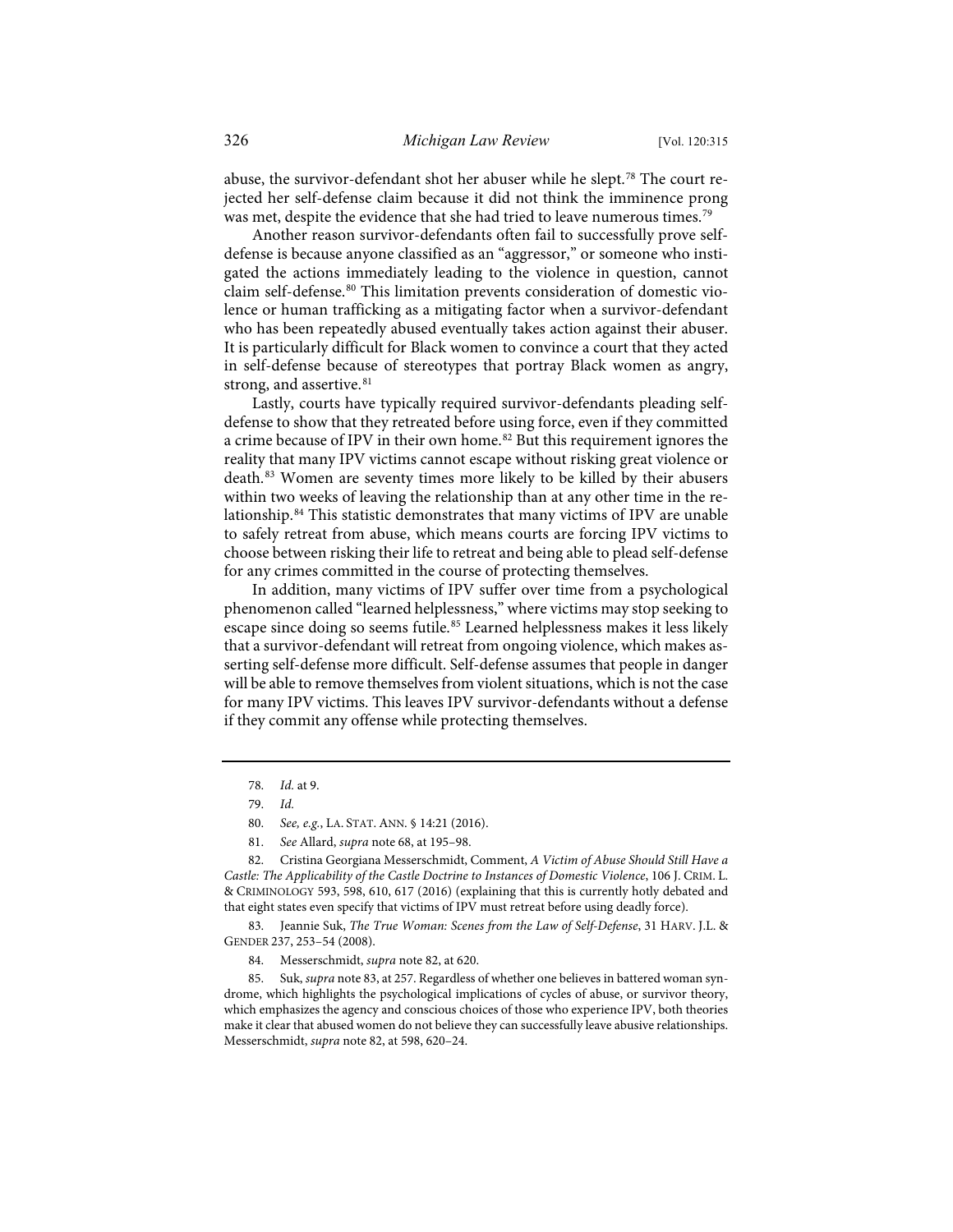Duress defenses often fail for similar reasons. Again, duress requires a showing of "imminent" physical harm that is difficult for survivor-defendants to meet. Duress does not apply to survivor-defendants who commit crimes due to threats of nonphysical harm, fear of past patterns of violence reoccurring, or an extremely imbalanced power dynamic between the survivor-de-fendant and the abuser.<sup>[86](#page-13-1)</sup> For example, in the case of human trafficking, abusers "groom" victims to commit criminal offenses through extensive sexual and physical abuse, facilitating dependency on drugs, confiscating documents, threatening to call the police and report past forced criminal behavior, and similar techniques.[87](#page-13-2) In the case of undocumented victims, traffickers also use threats of nonphysical harm like deportation.<sup>[88](#page-13-3)</sup> Survivor-defendants who experience these forms of coercion cannot raise a duress defense because they do not pose a threat of imminent physical harm.<sup>[89](#page-13-4)</sup>

#### B. *Human-Trafficking Statutes*

Since 2010, state legislatures have become increasingly aware of the links between domestic violence, human trafficking, and criminal behavior. In response, thirty-eight states have passed laws providing affirmative defenses to human-trafficking survivor-defendants. This Section provides a brief overview of the various human-trafficking statutes, highlighting the differing approaches legislatures have taken to address the impact of trauma in these contexts.

<span id="page-13-10"></span><span id="page-13-9"></span>Statutes providing relief to human-trafficking survivor-defendants are much more numerous than domestic-violence statutes.<sup>[90](#page-13-5)</sup> Human-trafficking statutes also have a slightly longer history; the first human-trafficking statute appeared in 2005,<sup>[91](#page-13-6)</sup> whereas the first domestic-violence statute did not appear until 2012.<sup>[92](#page-13-7)</sup> Unlike domestic-violence statutes, human-trafficking statutes provide survivor-defendants with an affirmative defense. Currently, thirtyeight states have affirmative defenses for human-trafficking survivor-defend-ants.<sup>[93](#page-13-8)</sup> All these laws include one or more of the following restrictions on when

<span id="page-13-8"></span>93. ALA. CODE § 13A-6-159 (LexisNexis 2015); ARIZ. REV. STAT. ANN. § 13-3214(D) (2018); ARK. CODE ANN. § 5-70-102 (Lexis through 2021 Reg. Sess.); CAL. PENAL CODE § 236.23 (West Supp. 2021); COLO. REV. STAT. § 18-3-504(2.5) (2020); CONN. GEN. STAT. § 53a-82(b) (2020); DEL. CODE ANN. tit. 11, § 787(h) (2021); GA. CODE ANN. § 16-3-6(b) (2019); 720 ILL. COMP. STAT. 5/11-14(c-5) (2020); IOWA CODE § 710A.3 (2021); KAN. STAT. ANN § 21-6419(c)

<span id="page-13-0"></span><sup>86.</sup> *See* Zornosa, *supra* note [68,](#page-11-0) at 188.

<sup>87.</sup> *Id.*

<sup>88.</sup> *Id.* at 188–89.

<sup>89.</sup> *Id.*

<sup>90.</sup> *See infra* note[s 93,](#page-13-0) [107–](#page-16-0)[123](#page-18-0) and accompanying text.

<span id="page-13-6"></span><span id="page-13-5"></span><span id="page-13-4"></span><span id="page-13-3"></span><span id="page-13-2"></span><span id="page-13-1"></span><sup>91.</sup> Act of Apr. 26, 2005, ch. 77, § 1, 2005 N.J. Laws 318, 319 (codified at N.J. STAT. ANN. § 2C:13-8(c) (West 2015)).

<span id="page-13-7"></span><sup>92.</sup> *Governor Signs Both Sin by Silence Bills*, THE SIN BY SILENCE BILLS (Oct. 2, 2012) [hereinafter *Sin by Silence Bills*][, https://legislation.sinbysilence.com/lastest-news-updates/gov](https://legislation.sinbysilence.com/lastest-news-updates/governor-signs-both-sin-by-silence-bills)[ernor-signs-both-sin-by-silence-bills](https://legislation.sinbysilence.com/lastest-news-updates/governor-signs-both-sin-by-silence-bills) [\[perma.cc/3WYM-Y96X\]](https://perma.cc/3WYM-Y96X); *see also infra* Section II.C.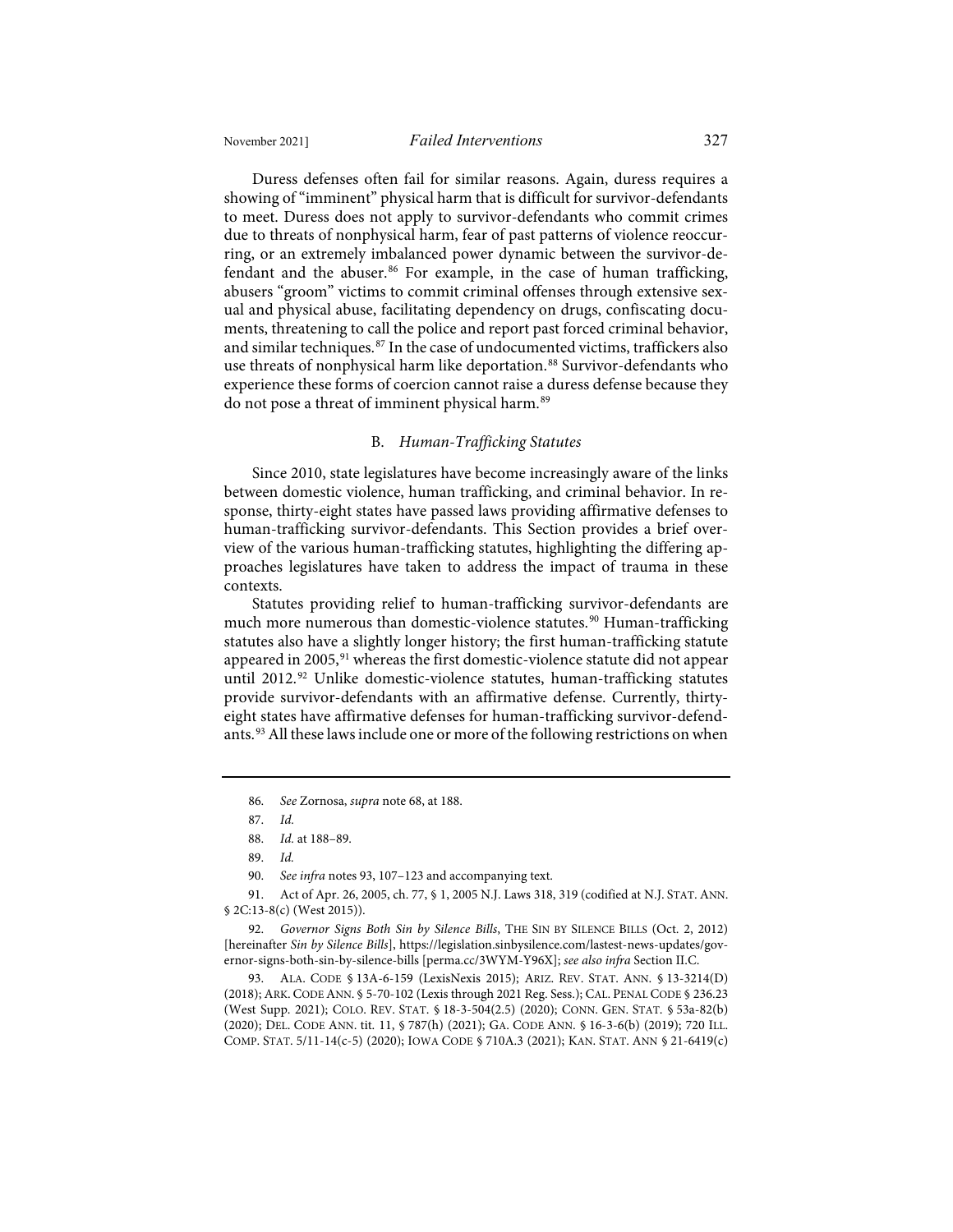the defense can be invoked: (1) restrictions based on the offense committed, (2) a nexus requirement, (3) a coercion requirement, and (4) a temporal requirement.

<span id="page-14-5"></span><span id="page-14-4"></span>The most common limitation is based on the type of offense the survivordefendant committed. Twenty-seven states limit the defense to charges of prostitution or sex-related crimes.<sup>[94](#page-14-0)</sup> Although the eleven other states have broader affirmative-defense statutes that apply beyond sex-related crimes, six of them still limit the kinds of offenses that are eligible.<sup>[95](#page-14-1)</sup> Of those six, two states limit the defense to situations in which the survivor-defendant is charged with human trafficking.<sup>[96](#page-14-2)</sup> The four others only apply to nonviolent felonies, which are sometimes specified in the statute.<sup>[97](#page-14-3)</sup>

The eleven states that apply the human-trafficking defense in cases other than prostitution and sex-related crimes also limit the defense in other ways

<span id="page-14-0"></span>94. ALA. CODE § 13A-6-159; ARIZ. REV. STAT. ANN. § 13-3214(D); ARK. CODE ANN. § 5- 70-102; COLO. REV. STAT. § 18-3-504(2.5); CONN. GEN. STAT. § 53a-82; DEL. CODE ANN. tit. 11, § 787; GA. CODE ANN. § 16-3-6(b); 720 ILL. COMP. STAT. 5/11-14(c-5); KAN. STAT. ANN. § 21- 6419(c); LA. STAT. ANN. § 14:46.2(F); ME. REV. STAT. ANN. tit. 17-A, §§ 853(3), 853-A(4); MD. CODE ANN., CRIM. LAW § 11-306(c); MASS. GEN. LAWS ch. 265, § 57; MINN. STAT. § 609.325(4); MISS. CODE ANN. § 97-3-54.1(5); MO. REV. STAT. § 566.223; NEB. REV. STAT. § 28-801(3), -831(3); N.H. REV. STAT. ANN. § 645:2(IV); N.J. STAT. ANN. § 2C:13-8(c); N.Y. PENAL LAW § 230.01; 18 PA. STAT. AND CONS. STAT. ANN. § 3019(b); 11 R.I. GEN. LAWS § 11-67.1-16; S.D. CODIFIED LAWS § 22-23-1.2; TENN.CODE ANN. § 39-13-513(e); TEX. PENAL CODE ANN. § 43.02; VT. STAT. ANN. tit. 13, § 2652(c); WASH. REV. CODE § 9A.88.040.

<span id="page-14-1"></span>95. CAL. PENAL CODE § 236.23; KY. REV. STAT. ANN. § 529.170; MONT. CODE ANN. § 45- 5-710; N.D. CENT. CODE § 12.1-41-13; OR. REV. STAT. § 163.269; S.C. CODE ANN. § 16-3-2020.

96. N.C. GEN. STAT. § 14-43.16; OR. REV. STAT. § 163.269.

<span id="page-14-3"></span><span id="page-14-2"></span>97. CAL. PENAL CODE § 236.23 (stating the defense does not apply to survivor-defendants who are charged with violent and serious felonies, as defined elsewhere, or human trafficking); KY. REV. STAT. ANN. § 529.170 (excluding capital offenses, Class A felonies, and Class B felonies involving the death, rape or sodomy, or serious physical injury of the victim); MONT.CODE ANN. § 45-5-710 (stating that only nonviolent offenses are covered, which are not defined); N.D. CENT. CODE § 12.1-41-13 (enumerating a list of offenses that are eligible for the affirmative defense, none of which are violent). *See generally* Zornosa, *supra* not[e 68,](#page-11-0) at 200 (pointing out that Kentucky's statute protects more human-trafficking survivor-defendants who are forced to commit crimes by their abusers since it is not limited to sex-related crimes).

<sup>(</sup>Supp. 2019); KY. REV. STAT. ANN. § 529.170 (LexisNexis 2014); LA. STAT. ANN. § 14:46.2(F) (Supp. 2021); ME. REV. STAT.ANN. tit. 17-A, §§ 853(3), 853-A(4) (Supp. 2020); MD.CODE ANN., CRIM. LAW § 11-306(c) (LexisNexis 2021); MASS. GEN. LAWS ch. 265, § 57 (2020); MINN. STAT. § 609.325(4) (2020); MISS. CODE ANN. § 97-3-54.1(5) (2020); MO. REV. STAT. § 566.223 (2016); MONT. CODE ANN. § 45-5-710 (2019); NEB. REV. STAT. §§ 28-801(3), -831(3) (2016 & Supp. 2020); N.H. REV. STAT. ANN. § 645:2(IV) (Supp. 2020); N.J. STAT. ANN. § 2C:13-8(c) (West 2015); N.Y. PENAL LAW § 230.01 (McKinney Supp. 2021); N.C. GEN. STAT. § 14-43.16 (2019); N.D. CENT. CODE § 12.1-41-13 (Supp. 2017); OKLA. STAT. tit. 21, § 748(D) (Supp. 2020); OR. REV. STAT. § 163.269 (2019); 18 PA. STAT. AND CONS. STAT.ANN. § 3019(b) (West 2015); 11 R.I. GEN. LAWS § 11-67.1-16 (Supp. 2020); S.C.CODE ANN. § 16-3-2020 (Supp. 2020); S.D.CODIFIED LAWS § 22-23-1.2 (2017); TENN. CODE ANN. § 39-13-513(e) (2018); TEX. PENAL CODE ANN. § 43.02 (West Supp. 2020); VT. STAT. ANN. tit. 13, § 2652(c) (2018); WASH. REV. CODE § 9A.88.040 (2020); WIS. STAT. § 939.46(1m) (2019–2020); WYO. STAT. ANN. § 6-2-708 (2021).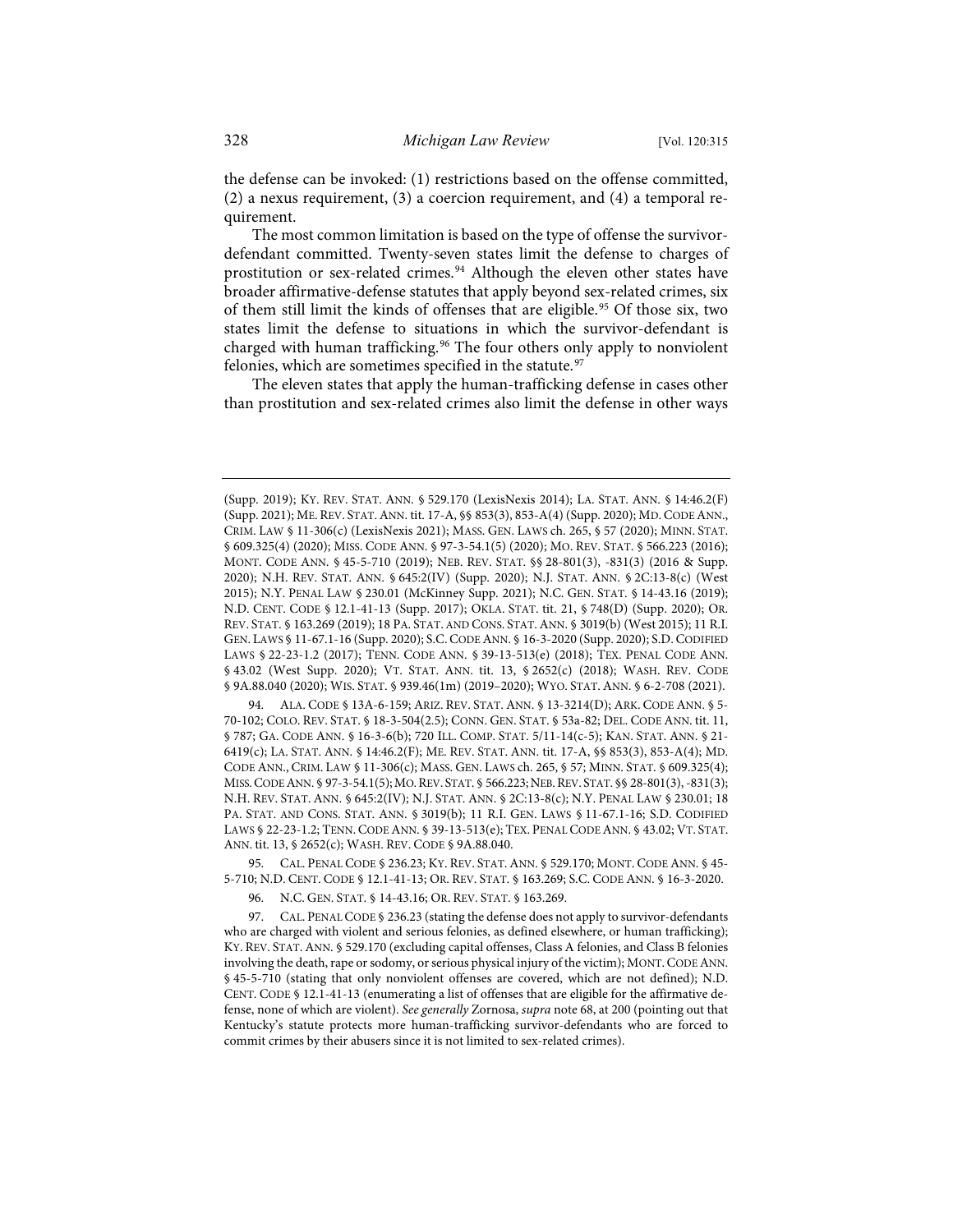besides limiting the kinds of offenses that are eligible.<sup>[98](#page-15-0)</sup> One common limitation is a nexus requirement, under which the defendant must show a direct relationship between the trafficking and the crime. Statutes vary in their exact wording, but all require the survivor-defendant to show that their criminal offense was a "direct result" of their status as a then-victim of human traffick-ing.<sup>[99](#page-15-1)</sup> For example, the Wyoming affirmative defense specifies that "[a] victim of human trafficking is not criminally liable for any commercial sex act or other criminal acts committed as a direct result of, or incident to, being a victim of human trafficking  $\dots$ ."<sup>[100](#page-15-2)</sup>

A few of the eleven broader state statutes also have a coercion require-ment.<sup>[101](#page-15-3)</sup> For example, the California statute provides an affirmative defense when "the person was coerced to commit the offense as a direct result of being a human trafficking victim . . . and had a reasonable fear of harm."<sup>[102](#page-15-4)</sup> The similarly worded Iowa statute also requires that the compulsion include a threat of serious injury.[103](#page-15-5)

Two of the eleven broader statutes require that the offense have been committed while the survivor-defendant was a victim of human trafficking.<sup>[104](#page-15-6)</sup> The temporal requirement is the only limit in the Oklahoma statute, which is otherwise written very broadly.[105](#page-15-7) It applies to human-trafficking survivordefendants charged with any offense and does not contain a nexus or coercion requirement.[106](#page-15-8)

<span id="page-15-4"></span><span id="page-15-3"></span><span id="page-15-2"></span>102. CAL. PENAL CODE § 236.23(a); *see also* Jessica Aycock, *Criminalizing the Victim: Ending Prosecution of Human Trafficking Victims*, CRIM. L. PRAC., Fall 2019, at 5, 10–11.

<span id="page-15-5"></span>IOWA CODE § 710A.3 ("It shall be an affirmative defense . . . to a prosecution for a criminal violation directly related to the defendant's status as a victim of [human trafficking], that the defendant committed the violation under compulsion by another's threat of serious injury, provided that the defendant reasonably believed that such injury was imminent."); *see also* Allison L. Cross, Comment, *Slipping Through the Cracks: The Dual Victimization of Human-Trafficking Survivors*, 44 MCGEORGE L. REV. 395, 407 (2013) (arguing that the Iowa statute can only be applied in a narrow range of circumstances since it contains a nexus requirement and requires that the offense be committed under coercion).

104. CAL. PENAL CODE § 236.23; OKLA. STAT. tit. 21, § 748(D) (Supp. 2020).

<span id="page-15-8"></span><span id="page-15-7"></span><span id="page-15-6"></span>105. OKLA. STAT. tit. 21, § 748(D); *see also* Meghan Hilborn, Note, *How Oklahoma's Human Trafficking Victim Defense Is Poised to Be the Boldest Stand Against Human Trafficking in the Country*, 54 TULSA L. REV. 457, 458 (2019) ("Oklahoma's trafficking-victim defense is the broadest response to human trafficking in the country . . . .").

106. OKLA. STAT. tit. 21, § 748(D).

<span id="page-15-0"></span><sup>98.</sup> CAL. PENAL CODE § 236.23; IOWA CODE § 710A.3; KY. REV. STAT. ANN. § 529.170; MONT. CODE ANN. § 45-5-710; N.C. GEN. STAT. § 14-43.16; N.D. CENT. CODE § 12.1-41-13; OKLA. STAT.tit. 21, § 748(D); OR.REV. STAT. § 163.269; S.C.CODE ANN. § 16-3-2020; WIS. STAT. § 939.46(1m); WYO. STAT. ANN. § 6-2-708.

<span id="page-15-1"></span><sup>99.</sup> *See* CAL. PENAL CODE § 236.23; IOWA CODE § 710A.3; MONT.CODE ANN. § 45-5-710; N.D. CENT. CODE § 12.1-41-13; S.C. CODE ANN. § 16-3-2020; WIS. STAT. § 939.46(1m); WYO. STAT. ANN. § 6-2-708.

<sup>100.</sup> WYO. STAT. ANN. § 6-2-708(a).

<sup>101.</sup> CAL. PENAL CODE § 236.23; IOWA CODE § 710A.3.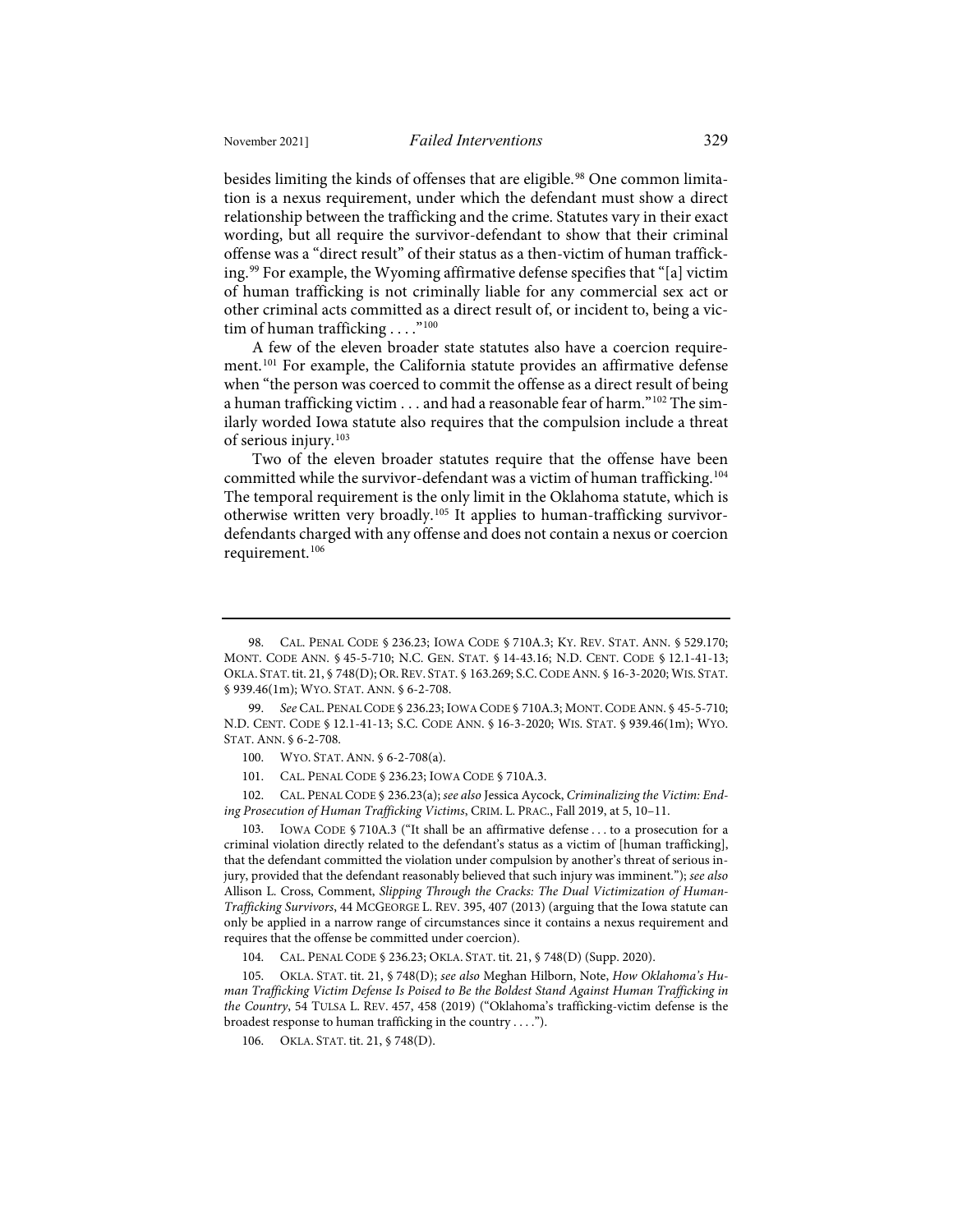Altogether, the offense-based limitations, the nexus requirement, the coercion requirement, and the temporal requirement restrict survivor-defendants' ability to use these statutory affirmative defenses, leaving many of them at risk of conviction and retraumatization by the criminal justice system.

#### C. *Domestic-Violence Statutes*

While most states have adopted human-trafficking affirmative-defense statutes, only California, Illinois, and New York have passed laws explicitly acknowledging the link between criminal offenses and domestic violence. One critical difference between domestic-violence and human-trafficking statutes is that the latter provide affirmative defenses while the domestic-violence statutes do not. The domestic-violence statutes apply only at the sentencing stage or afterwards, and most of them provide only for state post-conviction review.

The domestic-violence statutes differ not only from human-trafficking statutes but also among themselves. For example, the statutes provide eligibility for different crimes and provide different types of relief to survivor-defendants. And while some apply to all forms of domestic violence, others apply only to IPV. Since IPV is a specific kind of domestic violence, statutes about domestic violence apply to IPV survivor-defendants, but statutes about IPV do not apply to all domestic-violence survivor-defendants. This Section outlines the California, Illinois, and New York statutes and provides comparisons between them.

#### <span id="page-16-0"></span>1. IPV Statutes

In 2012, the California legislature passed the "Sin by Silence" bills,<sup>[107](#page-16-1)</sup> named after a documentary film that drew attention to the injustice that IPV survivor-defendants face in the criminal justice system.<sup>[108](#page-16-2)</sup> Section 1473.5 of the California Penal Code now permits IPV survivor-defendants to file for a writ of habeas corpus if they show that competent and substantial expert testimony about IPV would have affected the outcome of their trial but was not presented to the finder of fact.[109](#page-16-3) And section 4801 requires parole boards to give "great weight" to any evidence that the prisoner experienced IPV and to consider the effects of the abuse on the prisoner at the time of the offense.<sup>[110](#page-16-4)</sup> It also prohibits parole boards from denying parole based on a finding that the prisoner "lacks insight" into their crime when the board is presented with ev-idence of IPV.<sup>[111](#page-16-5)</sup> The two laws were intended to provide greater justice to IPV

<span id="page-16-4"></span><span id="page-16-3"></span><span id="page-16-2"></span><span id="page-16-1"></span><sup>107.</sup> Act of Sept. 30, 2012, ch. 803, 2012 Cal. Stat. 6437 (codified as amended at CAL. PENAL CODE § 1473.5 (West Supp. 2021)); Act of Sept. 30, 2012, ch. 809, 2012 Cal. Stat. 6454 (codified as amended at CAL. PENAL CODE § 4801 (West 2021)).

<sup>108.</sup> *Sin by Silence Bills*, *supra* not[e 92.](#page-13-9)

<sup>109.</sup> CAL. PENAL CODE § 1473.5(a) (West Supp. 2021).

<sup>110.</sup> *Id.* § 4801(b)(1) (West 2021).

<span id="page-16-5"></span><sup>111.</sup> *Id.* § 4801(b)(3).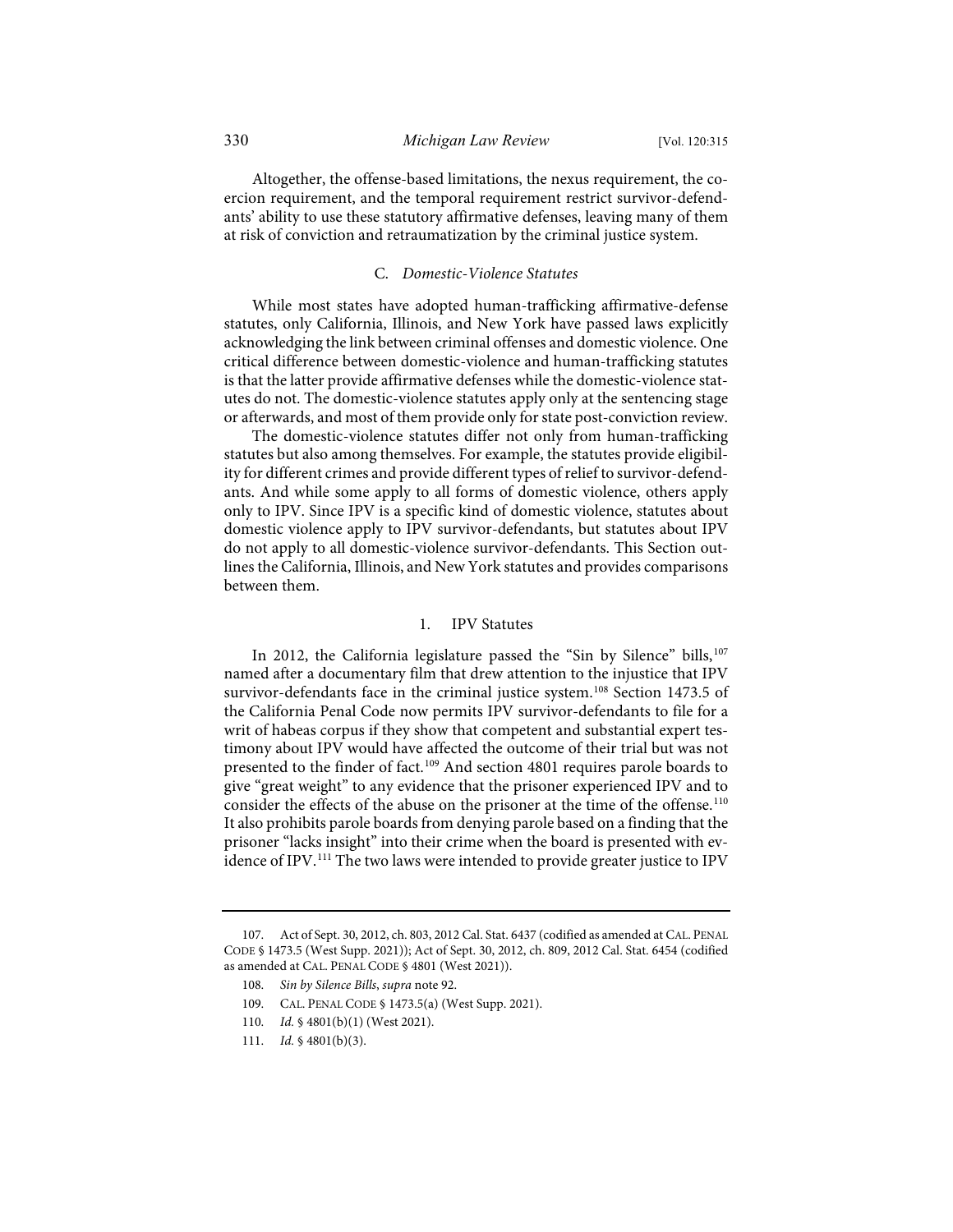survivor-defendants by giving them the opportunity to tell courts and parole boards about the abuse they experienced.<sup>[112](#page-17-0)</sup>

In 2015, the Illinois legislature passed Public Act 099-0384, which allows for resentencing of some IPV survivors currently serving jail or prison sentences.[113](#page-17-1) To qualify for resentencing, the survivor must satisfy several factors: (1) the survivor was convicted of a forcible felony related to having been a victim of domestic violence perpetrated by an intimate partner (a nexus requirement),  $114$  (2) no evidence of IPV was presented at the sentencing hearing, (3) the survivor was unaware of the mitigating nature of evidence of IPV at the time of sentencing, and (4) the new evidence must be likely to change the original sentence.<sup>[115](#page-17-3)</sup> Thus, both the California and the Illinois statutes apply only to IPV survivor-defendants after conviction, but the requirements survivor-defendants must satisfy to be considered for relief differ.

#### 2. Domestic-Violence Statutes

Illinois Public Act 099-0384 also gives domestic-violence survivor-defendants the opportunity to present their past abuse as a mitigating factor during sentencing.[116](#page-17-4) The statute provides that if the defendant was or had been a victim of domestic violence and if the effects of that abuse tended to excuse or justify the defendant's criminal conduct, then the survivor-defendant's ex-periences should weigh in favor of withholding or minimizing a sentence.<sup>[117](#page-17-5)</sup> Public Act 099-0384 also includes a temporal limitation: the defendant must have been a victim of domestic violence at the time of the offense.<sup>[118](#page-17-6)</sup>

In 2019, the New York legislature passed the Domestic Violence Survivors Justice Act (DVSJA), which gives courts discretion to give lower sentences, reduce the sentences of some currently incarcerated survivor-defendants, and

<sup>112.</sup> *Sin by Silence Bills*, *supra* not[e 92.](#page-13-9)

<span id="page-17-1"></span><span id="page-17-0"></span><sup>113.</sup> Act of May 25, 2015, Pub. Act 099-0384, § 10, 2015 Ill. Laws 5573, 5574–75 (codified at 735 ILL. COMP. STAT. 5/2-1401 (2020)).

<span id="page-17-2"></span><sup>114.</sup> Although this statute uses the term domestic violence, it is really talking about IPV since the abuse must be perpetrated by an intimate partner. The statute defines intimate partner as "a spouse or former spouse, persons who have or allegedly have had a child in common, or persons who have or have had a dating or engagement relationship." 735 ILL. COMP. STAT. 5/2- 1401(b-5) (2020).

<sup>115.</sup> *Id.*.

<span id="page-17-4"></span><span id="page-17-3"></span><sup>116.</sup> Act of May 25, 2015, Pub. Act 099-0384, § 5, 2015 Ill. Laws 5573 (codified at 730 ILL. COMP. STAT. 5/5-5-3.1(a)(15) (2020)).

<span id="page-17-5"></span><sup>117.</sup> *Id.* This statute applies to domestic violence more broadly, not just IPV. It defines domestic violence to "include spouses, former spouses, parents, children, stepchildren and other persons related by blood or by present or prior marriage, persons who share or formerly shared a common dwelling, persons who have or allegedly have a child in common, persons who share or allegedly share a blood relationship through a child, persons who have or have had a dating or engagement relationship, persons with disabilities and their personal assistants, and caregivers." 750 ILL. COMP. STAT. 60/103 (2020).

<span id="page-17-6"></span><sup>118.</sup> 730 ILL. COMP. STAT. 5/5-5-3.1 (2020).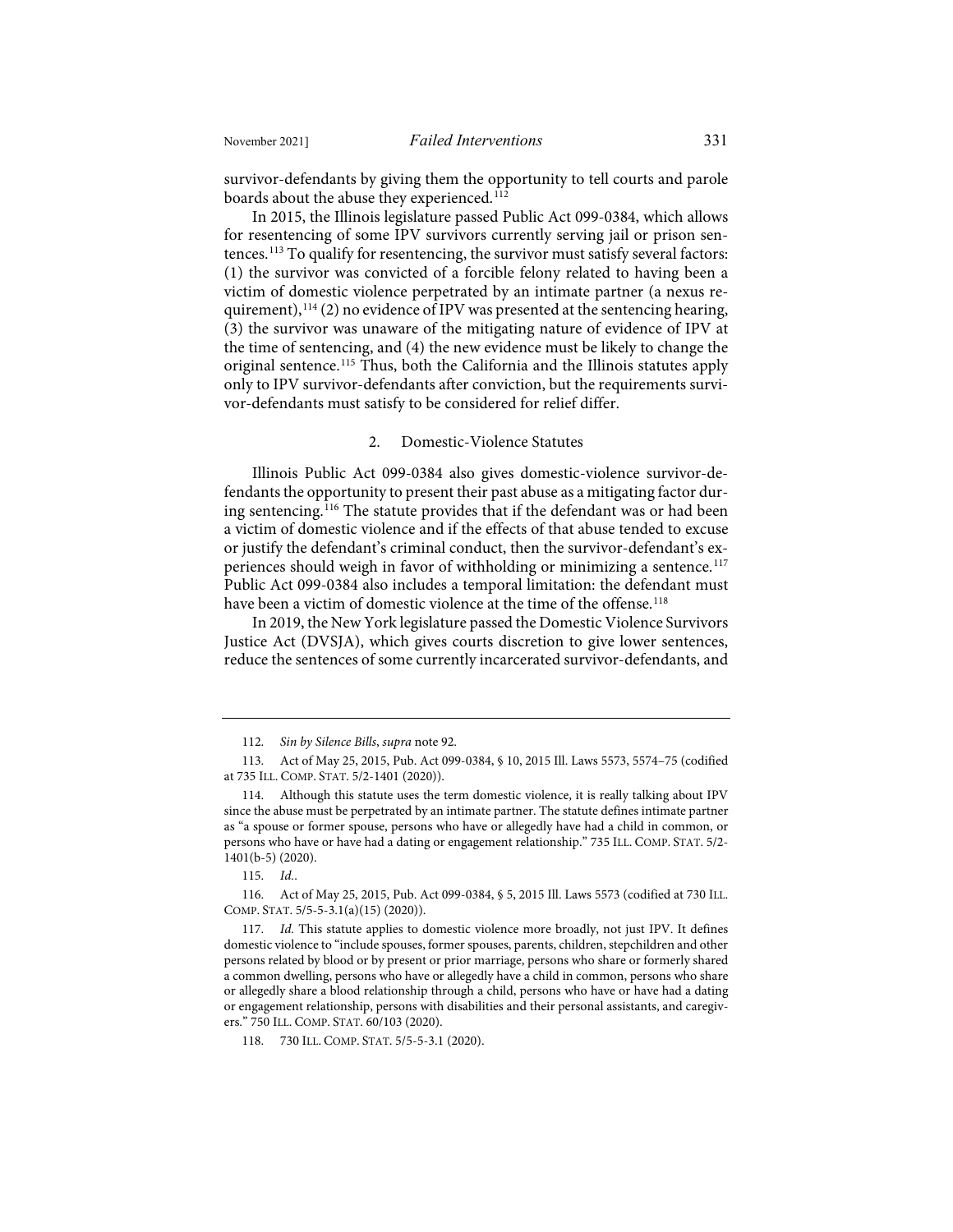<span id="page-18-1"></span>resentence survivor-defendants to community-based alternatives.<sup>[119](#page-18-2)</sup> To be eligible for a reduced sentence under the DVSJA, a survivor-defendant must meet three requirements. First, the survivor-defendant must have been a vic-tim of domestic violence<sup>[120](#page-18-3)</sup> at the time of the offense. Second, the abuse must have been a significant factor in producing the defendant's offense.<sup>[121](#page-18-4)</sup> Third, the defendant's previously imposed sentence must have been "unduly harsh."<sup>[122](#page-18-5)</sup> To be eligible for resentencing, a survivor-defendant must meet these three requirements and be serving a sentence with a minimum or deter-minate term of eight years or more.<sup>[123](#page-18-6)</sup>

Although the statutes discussed in Section II.B recognize the impact of trauma resulting from domestic violence and human trafficking, they do not do nearly enough to end the criminalization of survival. Part III examines these shortcomings through a comparison of the current approaches to domestic violence and human trafficking. It then uses those observations to suggest several much-needed statutory interventions.

#### <span id="page-18-0"></span>III. ENDING THE CRIMINALIZATION OF SURVIVAL

What would a meaningful consideration of trauma look like in the context of domestic violence and human trafficking? The domestic-violence and human-trafficking statutes discussed in Part II bring the law more in line with the current social-science research about trauma in these contexts.<sup>[124](#page-18-7)</sup> They also recognize that survivor-defendants' offenses are driven by the abuse they experienced.<sup>[125](#page-18-8)</sup> By granting affirmative defenses, resentencing, habeas petitions, and parole consideration to survivor-defendants, the statutes recognize that survivor-defendants need rehabilitation, not prolonged separation from their families and communities through incarceration.<sup>[126](#page-18-9)</sup>

Nonetheless, most of these reform efforts have major shortcomings that prevent meaningful relief. This Part explores those shortcomings through a

<span id="page-18-7"></span>124. *See* Feathers, *supra* not[e 119,](#page-18-1) at 15, 16.

<span id="page-18-9"></span>126. *Id.*

<span id="page-18-2"></span><sup>119.</sup> Domestic Violence Survivors Justice Act, ch. 31, 2019 N.Y. Laws 144 (codified as amended at N.Y. CRIM. PROC. LAW § 440.47 and N.Y. PENAL LAW §§ 60.12, 70.45 (McKinney Supp. 2021)); Cynthia Feathers, *Domestic Violence Survivor-Defendants: New Hope for Humane and Just Outcomes*, N.Y. STATE BAR ASS'N J., Mar. 2020, at 15, 16.

<span id="page-18-3"></span><sup>120.</sup> The DVSJA applies to domestic violence broadly, not just to IPV. N.Y. PENAL LAW § 60.12(1) (McKinney Supp. 2021) (defining a victim of domestic violence as someone subjected to "substantial physical, sexual or psychological abuse" by a member of their family or household). "Family and "household" are defined as people related by blood or affinity, currently or formerly married partners, people with a child in common, and people not related by blood or affinity who are or have been in an intimate relationship. N.Y. CRIM. PROC. LAW § 530.11(1) (McKinney Supp. 2021).

<span id="page-18-4"></span><sup>121.</sup> N.Y. PENAL LAW § 60.12(1).

<span id="page-18-5"></span><sup>122.</sup> *Id.*

<span id="page-18-6"></span><sup>123.</sup> N.Y. CRIM. PROC. LAW § 440.47.

<span id="page-18-8"></span><sup>125.</sup> *Id.*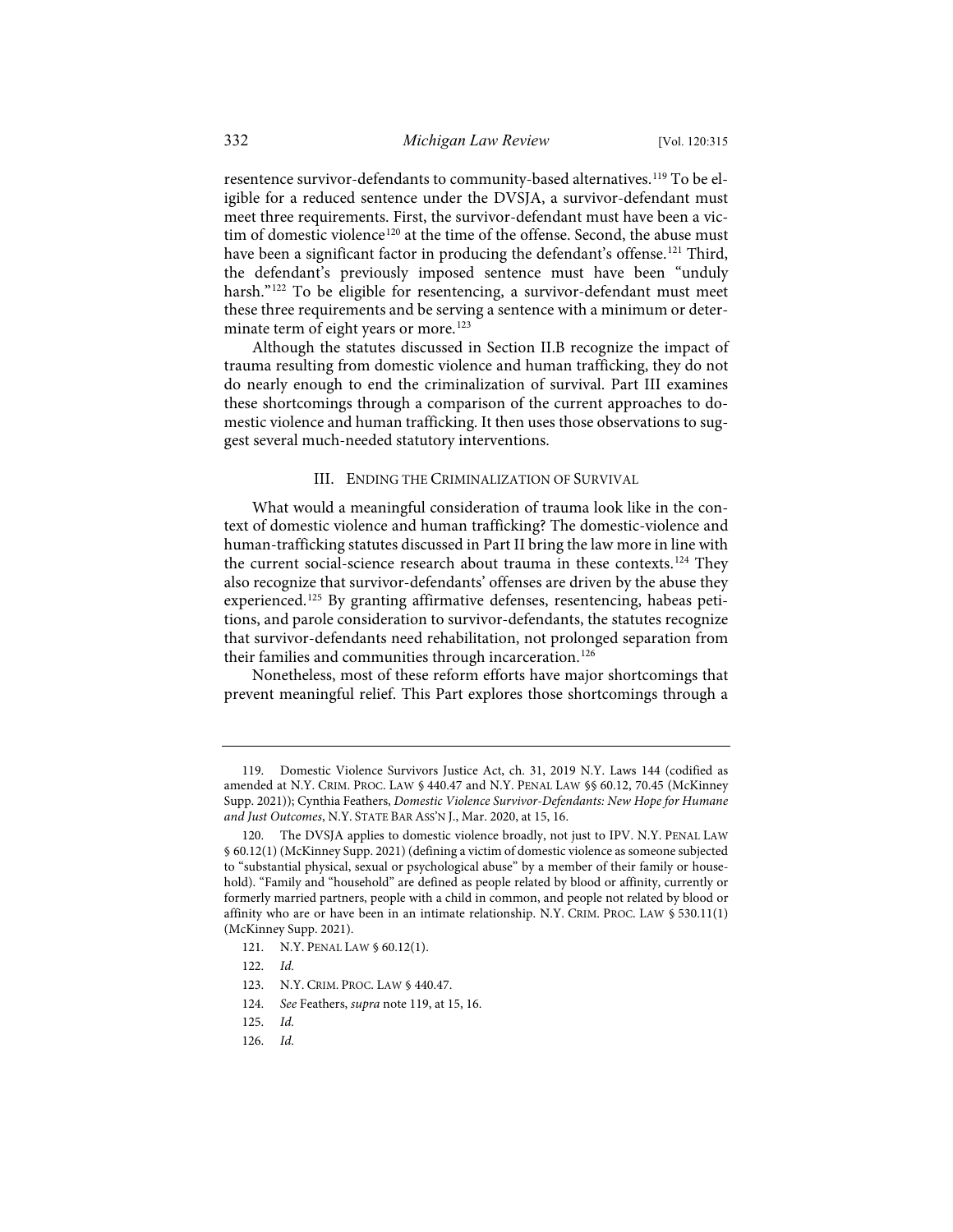comparative analysis of the domestic-violence and human-trafficking statutes. Using statutes and case studies, this Part explains how the criminal justice system fails domestic-violence and human-trafficking survivordefendants. It examines issues with current statutes, including their failures to provide an affirmative defense at trial, failures to provide for resentencing, limitations to certain offenses, limitations to crimes committed during the abuse or trafficking, and nexus requirements. It then argues that including only a modified nexus requirement as a limitation in future statutes is the op-timal and politically attainable way to stop the criminalization of survival.<sup>[127](#page-19-0)</sup>

#### A. *Provide an Affirmative Defense*

While many states have adopted an affirmative human-trafficking defense, no such defense exists in the context of domestic violence. Thus far, the laws that increase consideration of domestic violence apply only after a conviction.[128](#page-19-1) But the criminal justice system must consider trauma resulting from domestic violence before the sentencing stage. Specifically, future statutes should provide an affirmative defense to survivor-defendants as the hu-man-trafficking statutes do.<sup>[129](#page-19-2)</sup> This would enable domestic-violence survivordefendants to avoid the negative consequences of a criminal conviction, including the retraumatizing effects of incarceration.

The California and Illinois domestic-violence laws apply only after the survivor-defendant has already been convicted and incarcerated for a period of time.[130](#page-19-3) Although none of the three laws granting broad relief to domesticviolence survivor-defendants create affirmative defenses, several state statutes already provide an affirmative defense to specific categories of criminal charges for domestic-violence survivor-defendants. For instance, seventeen states

<span id="page-19-0"></span><sup>127.</sup> This intervention is intended as a stepping stone toward the abolition of the prisonindustrial complex.

<span id="page-19-1"></span><sup>128.</sup> CAL. PENAL CODE § 1473.5(b) (West Supp. 2021) ("This section is limited to violent felonies . . . that resulted in judgments of conviction or sentence after a plea or trial as to which expert testimony . . . may be probative on the issue of culpability."); *id.* § 4801(a) (West 2021) ("The Board of Parole Hearings may report to the Governor, from time to time, the names of any and all persons imprisoned in any state prison who, in its judgment, ought to have a commutation of sentence or be pardoned and set at liberty on account of good conduct, or unusual term of sentence, or any other cause, including evidence of intimate partner battering and its effects."); 730 ILL.COMP. STAT. 5/5-5-3.1(a)(15) (2020); 735 ILL.COMP. STAT. 5/2-1401(a) (2020) ("Relief from final orders and judgments, after 30 days from the entry thereof, may be had upon petition as provided in this Section."); N.Y. PENAL LAW § 60.12(1) (McKinney Supp. 2021) ("Notwithstanding any other provision of law, where a court is imposing sentence upon a person . . . the court . . . may instead impose a sentence in accordance with this section.").

<sup>129.</sup> *See supra* Section II.B.

<span id="page-19-3"></span><span id="page-19-2"></span><sup>130.</sup> CAL. PENAL CODE §§ 1473.5, § 4801; 730 ILL. COMP. STAT. 5/5-5-3.1(a)(15); 735 ILL. COMP. STAT. 5/2-1401.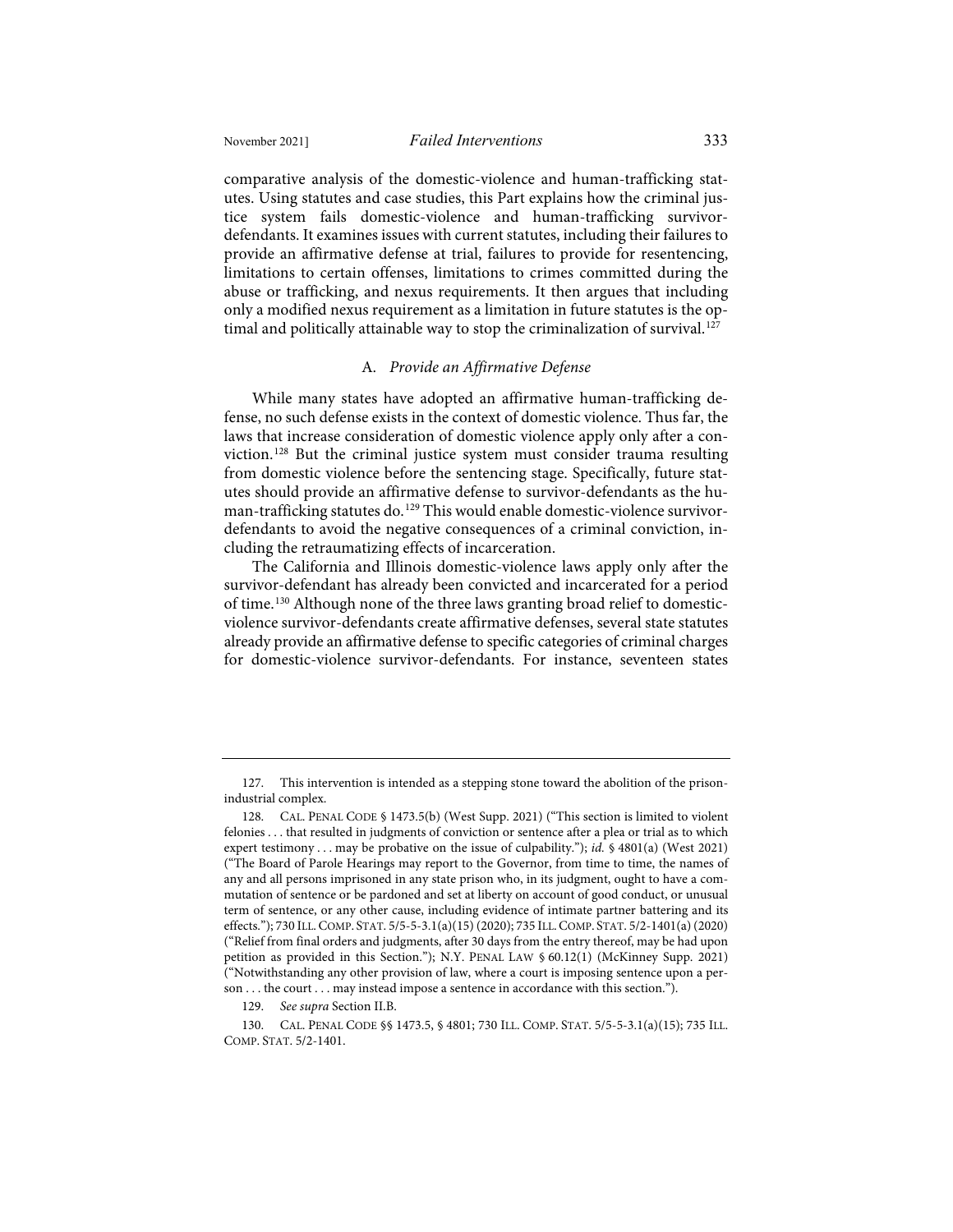provide an affirmative defense for parental kidnapping when the alleged kid-napper was fleeing IPV.<sup>[131](#page-20-0)</sup> In addition, several states have created an affirmative defense to child endangerment if the defendant was a victim of IPV.[132](#page-20-1) Furthermore, the human-trafficking statutes provide survivor-defendants with an affirmative defense. Domestic violence statutes do not provide affirmative defenses despite the fact these statutes are driven by knowledge that trauma from domestic violence and human trafficking reduces the culpability of survivor-defendants.<sup>[133](#page-20-2)</sup>

The current discrepancy between human-trafficking and domestic-violence statutes lacks justification. Domestic violence and human trafficking are similar kinds of abuse.<sup>[134](#page-20-3)</sup> This abuse includes sex trafficking, forced participation in group crimes, forced commission of theft or other criminal offenses, economic abuse, restrictions on travel or work, and forced use of drugs or alcohol.[135](#page-20-4) Thus, domestic-violence and human-trafficking survivor-defendants often experience the same kinds of coercive violence over the course of multiple or prolonged traumatic events. Similarly, survivor-defendants of domestic violence and human trafficking may turn to substance abuse as a way of coping with physical and emotional pain.[136](#page-20-5) Given the parallels in their traumatic experiences and the impact of those experiences, the difference in legal responses is unjustified.

To be sure, even an affirmative defense does not fully avoid dual victimization since survivor-defendants are treated as criminals before they can raise the affirmative defense at trial.<sup>[137](#page-20-6)</sup> But it is a start. An affirmative defense would spare domestic-violence survivor-defendants the negative consequences of

- 134. *See supra* Section I.A.
- <span id="page-20-4"></span>135. *See supra* Section I.A.
- <span id="page-20-5"></span>136. *See supra* Section I.A.
- <span id="page-20-6"></span>137. Blizard, *supra* not[e 2,](#page-2-6) at 646.

<span id="page-20-0"></span><sup>131.</sup> Cross, *supra* not[e 43,](#page-8-9) at 282. In Arizona, for example, a defendant has an affirmative defense to a charge under the parental-kidnapping statute if "[t]he defendant has begun the process to obtain an order of protection or files a petition for custody . . . and the order of protection or petition states the defendant's belief that the child was at risk if left with the other parent," the defendant has the right of custody and is the child's parent, and the defendant "[h]as a good faith and reasonable belief that the taking, enticing or withholding is necessary to protect the child from immediate danger" or "[i]s a victim of domestic violence by the other parent and has a good faith and reasonable belief that the child will be in immediate danger if the child is left with the other parent." ARIZ. REV. STAT. § 13-1302(C) (2020).

<span id="page-20-1"></span><sup>132.</sup> Cross, *supra* note [43,](#page-8-9) at 272–73, 272 n.80; *see also, e.g.*, MICH. COMP. LAWS ANN. § 750.136b(10) (West Supp. 2020) ("It is an affirmative defense to a prosecution under this section that the defendant's conduct involving the child was a reasonable response to an act of domestic violence in light of all the facts and circumstances known to the defendant at that time.").

<span id="page-20-3"></span><span id="page-20-2"></span><sup>133.</sup> *Cf. NYS Bill and Veto Jackets: 2019, Chapter 31*, N.Y. STATE ARCHIVES 6, [https://digi](https://digitalcollections.archives.nysed.gov/index.php/Detail/objects/85269)[talcollections.archives.nysed.gov/index.php/Detail/objects/85269](https://digitalcollections.archives.nysed.gov/index.php/Detail/objects/85269) [\[perma.cc/8BMT-BPYW\]](https://perma.cc/8BMT-BPYW) (saying the purpose of the Domestic Violence Survivors Justice Act is to remedy "the unjust ways in which the criminal justice system responds to and punishes domestic violence survivors who act to protect themselves from an abuser's violence").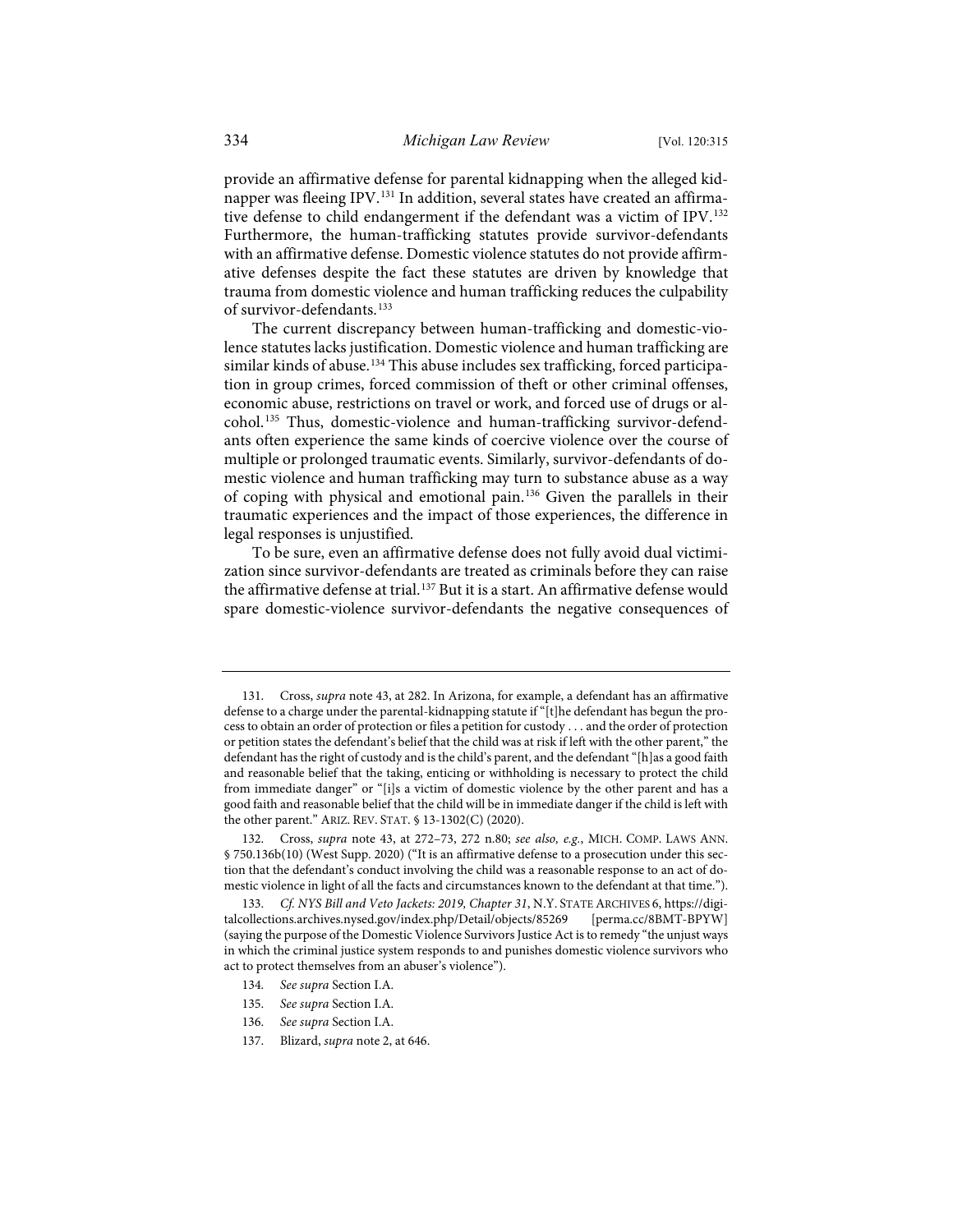unjust incarceration and the collateral consequences of conviction.<sup>[138](#page-21-0)</sup> Since domestic-violence statutes do not provide affirmative defenses, survivor-defendants are convicted and may spend years in prison for crimes inextricably linked to their own abuse before they can challenge the injustice of their conviction.[139](#page-21-1) These survivor-defendants are also burdened with the negative collateral consequences accompanying their criminal convictions, such as barriers to securing housing, employment, public assistance, a driver's license, and financial aid.[140](#page-21-2)

Spending time in prison denies people suffering from these kinds of trauma the care they need and oftentimes retraumatizes them. Between 32% and 66% of inmates experience physical victimization while in prison.<sup>[141](#page-21-3)</sup> In-mates also experience sexual assault at extremely high rates.<sup>[142](#page-21-4)</sup> Creating an affirmative defense that forces courts to consider a defendant's trauma resulting from domestic violence before the sentencing stage would help prevent this further harm. Like human-trafficking survivor-defendants, domestic-violence survivor-defendants have reduced culpability due to the connection between their crimes and their abuse and thus do not deserve to bear the negative consequences that come with a criminal conviction.

#### B. *Allow for Resentencing*

Domestic-violence and human-trafficking laws should also explicitly allow for the resentencing of defendants who were unable to bring up their abuse at trial. As the California "Sin by Silence" laws recognized, evidence of IPV should be heard in all cases in which it might apply, even if the defendant has already been convicted and incarcerated for several years.<sup>[143](#page-21-5)</sup> Resentencing provisions are necessary because although the criminal justice system still often does not understand domestic violence and human trafficking or their implications, it considered these issues even less in the past.[144](#page-21-6) In some cases, evidence of domestic violence was even excluded from the courtroom.[145](#page-21-7) As

<span id="page-21-4"></span><span id="page-21-3"></span><span id="page-21-2"></span><span id="page-21-1"></span><span id="page-21-0"></span>142. *See id.* (reporting that 43% of Black male prisoners overheard a sexual assault during incarceration and 16% witnessed a fellow inmate being sexually assaulted); *see also* PA. COAL. AGAINST RAPE, FACTS ABOUT SEXUAL ASSAULT IN PRISON 1 (2013), [https://pcar.org/sites/de](https://pcar.org/sites/default/files/resource-pdfs/prea_facts_about_sexual_assault_in_prison.pdf)[fault/files/resource-pdfs/prea\\_facts\\_about\\_sexual\\_assault\\_in\\_prison.pdf](https://pcar.org/sites/default/files/resource-pdfs/prea_facts_about_sexual_assault_in_prison.pdf) [\[perma.cc/Y55F-F7TP\]](https://perma.cc/Y55F-F7TP) ("One in 10 former state prisoners reported one or more incidences of sexual victimization . . . .").

143. *Sin by Silence Bills*, *supra* not[e 92.](#page-13-9)

<span id="page-21-6"></span><span id="page-21-5"></span>144. Debra Pogrund Stark & Jessica Choplin, *Seeing the Wrecking Ball in Motion: Ex Parte Protection Orders and the Realities of Domestic Violence*, 32 WIS.J.L.GENDER &SOC'Y 13, 63 (2017).

<span id="page-21-7"></span>145. *See, e.g.*, LA. STAT. ANN. § 15:482 (repealed 1988) (barring courts from even considering domestic violence in cases where there was no violent act toward the defendant at the time of the crime). Louisiana's Code of Evidence now permits evidence about the effects of prior abuse if a survivor-defendant pleads self-defense and there is a history of abuse. LA. CODE EVID. ANN. art. 404(A)(2)(a), (B)(2) (2017).

<sup>138.</sup> *See* U.S. COMM'N ON C.R., *supra* not[e 4,](#page-2-7) at 1–3.

<sup>139.</sup> *See supra* Section II.C.

<sup>140.</sup> *See* U.S. COMM'N ON C.R., *supra* not[e 4,](#page-2-7) at 1–2.

<sup>141.</sup> Hattem, *supra* not[e 2,](#page-2-6) at 998.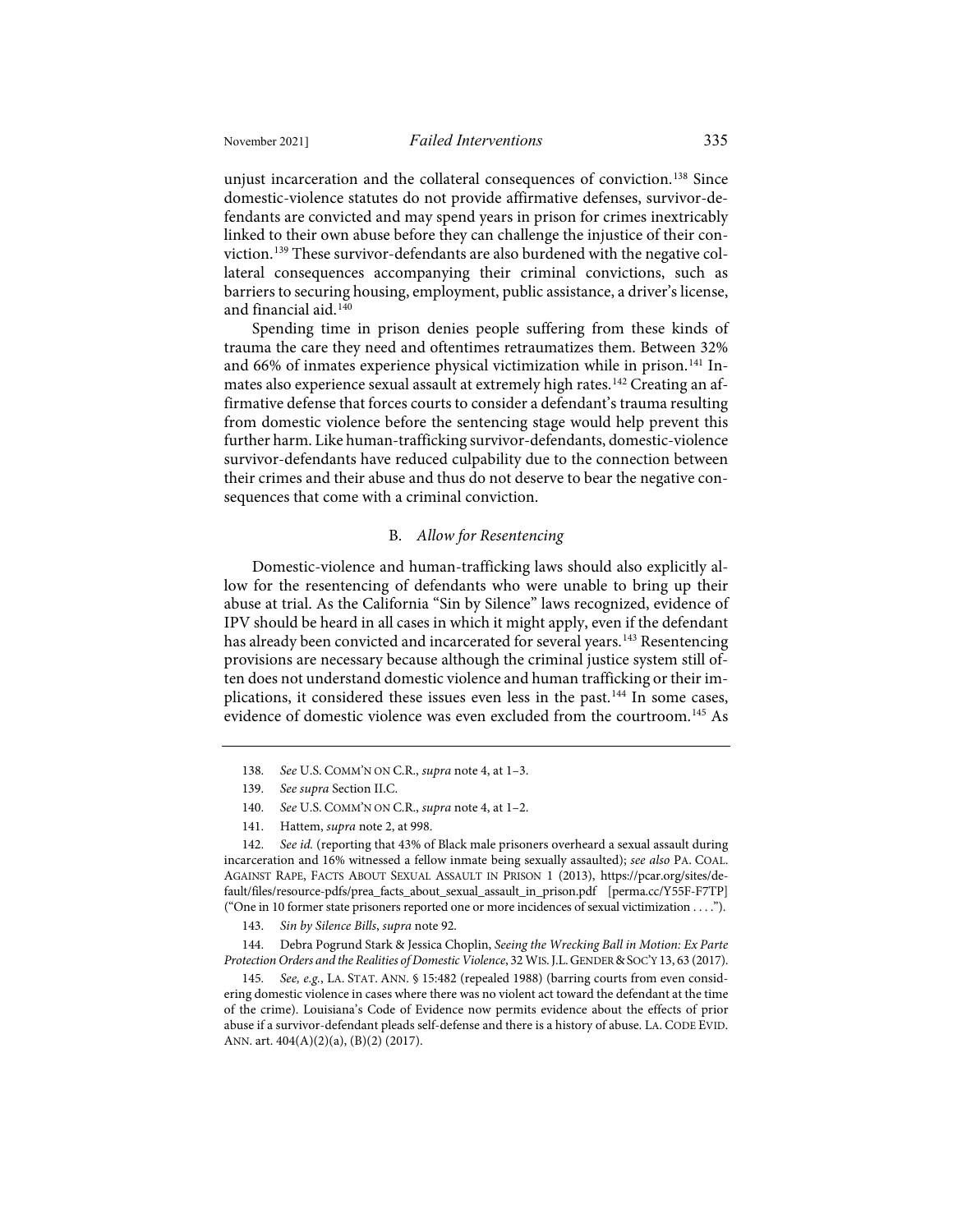discussed earlier, laws recognizing the pathways between human trafficking and criminal behavior also did not exist until 2005, leading to many unjust incarcerations of human-trafficking survivor-defendants.<sup>[146](#page-22-0)</sup>

#### C. *Fewer Limitations on Types of Crimes*

An examination of domestic-violence and human-trafficking laws shows that limiting trauma defenses to only defendants who are charged with certain crimes ignores the reality of trauma in these contexts and criminalizes survival. Currently, two of the three domestic-violence statutes, and the vast majority of the human-trafficking statutes, are limited to a small range of eligible crimes. For example, the Illinois IPV law is limited to survivor-defendants who are convicted of a "forcible felony."<sup>[147](#page-22-1)</sup> The California law similarly limits petitions for habeas corpus to those convicted of "violent felonies."<sup>[148](#page-22-2)</sup> In contrast, New York's DVSJA is not limited to the self-defense context, which means that it has the potential to provide more just sentences to domesticviolence survivor-defendants who are forced to commit crimes by their abusers or who turn to substances as a way of coping with abuse.[149](#page-22-3) The California and Illinois laws do not apply to those kinds of offenses.<sup>[150](#page-22-4)</sup>

There is also a great deal of disparity between human-trafficking statutes as to which offenses are eligible for an affirmative defense. All but eleven states limit the defense to prostitution and other sex-related crimes.[151](#page-22-5) Of the eleven that apply more broadly, six of those are also limited to certain offenses.<sup>[152](#page-22-6)</sup>

Limiting consideration of trauma to certain criminal offenses ignores domestic violence and human trafficking's effects. For example, human traffickers trap and control their victims through threats, assaults, debt, shaming, isolation, and false promises.[153](#page-22-7) This atmosphere of control and abuse can lead victims of domestic violence and human trafficking to engage in criminal behavior in many ways, including forced commission of nonsexual crimes; using violence to protect themselves or others, or to escape their trafficker; and sub-stance abuse.<sup>[154](#page-22-8)</sup> In the context of IPV, survivor-defendants may be falsely accused of kidnapping children when fleeing an abuser or convicted for failing to protect their children from their abuser.<sup>[155](#page-22-9)</sup> Limiting those who are eligible for relief to only those charged with violent crimes does not account for the

<span id="page-22-2"></span>149. Feathers, *supra* not[e 119,](#page-18-1) at 15, 16–17.

- 151. *See supra* text accompanying not[e 94.](#page-14-4)
- 152. *See supra* text accompanying not[e 95.](#page-14-5)

<span id="page-22-9"></span><span id="page-22-8"></span><span id="page-22-7"></span><span id="page-22-6"></span><span id="page-22-5"></span><span id="page-22-4"></span><span id="page-22-3"></span>153. *Sex Trafficking*, CTRS. FOR DISEASE CONTROL & PREVENTION (Jan. 28, 2021)[, https://](https://www.cdc.gov/violenceprevention/sexualviolence/trafficking.html) [www.cdc.gov/violenceprevention/sexualviolence/trafficking.html](https://www.cdc.gov/violenceprevention/sexualviolence/trafficking.html) [\[perma.cc/W347-ZHWW\]](https://perma.cc/W347-ZHWW).

155. *See supra* Section I.B.

<span id="page-22-0"></span><sup>146.</sup> *See supra* text accompanying not[e 91.](#page-13-10)

<span id="page-22-1"></span><sup>147.</sup> 735 ILL. COMP. STAT. 5/2-1401(b-5) (2020).

<sup>148.</sup> CAL. PENAL CODE § 1473.5(b) (West Supp. 2021).

<sup>150.</sup> *See supra* Part II.

<sup>154.</sup> *See supra* Section I.A.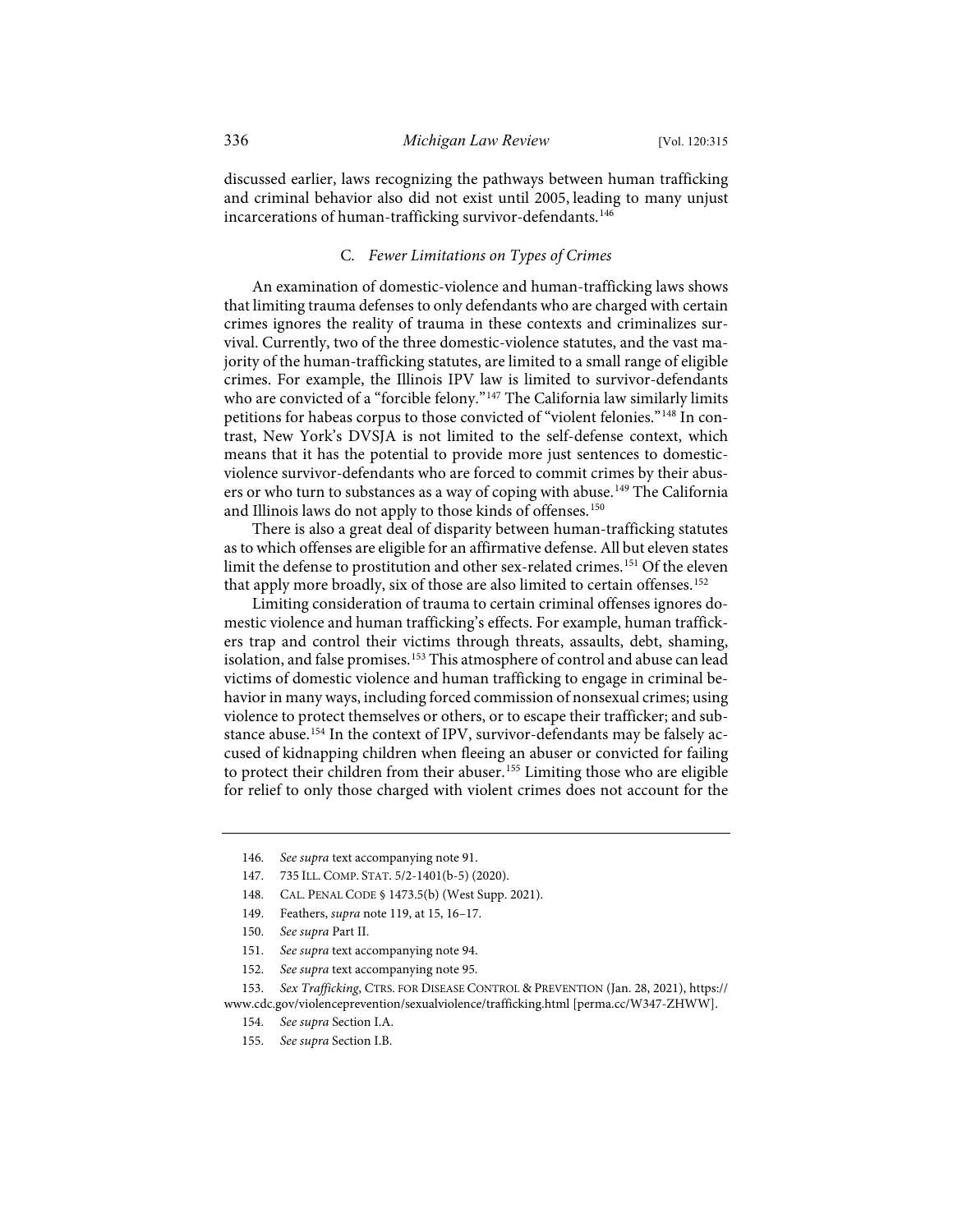many ways that domestic violence and human trafficking can lead to nonviolent criminal behavior.

In the context of human trafficking specifically, limiting the defense to only sex-related crimes ignores the plight of "bottom girls," a term used to refer to the victim who has been with the trafficker for the longest amount of time and is therefore higher in the hierarchy of human-trafficking victims.<sup>[156](#page-23-0)</sup> While bottom girls are sometimes the most abused of a trafficker's victims, they are also used by their traffickers to commit trafficking crimes and shield the trafficker from liability.[157](#page-23-1) Several human-trafficking statutes recognize this dynamic by explicitly granting an affirmative defense to defendants who are charged with human trafficking but are also victims of human trafficking.[158](#page-23-2) New statutes should not limit the range of eligible crimes in order to avoid criminalizing survival.

#### D. *Issues with Limitations Based on When the Abuse Occurred*

Trauma caused by domestic violence and human trafficking can have long-lasting effects that continue even after the abuse ends. For this reason, domestic-violence and human-trafficking statutes must apply to any crime related to a survivor-defendant's abuse, regardless of whether the survivor-defendant was experiencing abuse at the time of the crime or had experienced abuse in the distant past. Due to the potentially long-lasting effects of trauma in these contexts, no survivor-defendant should be prevented from invoking an affirmative defense because their offense did not occur while they were experiencing abuse. Thus, future statutes should impose a nexus requirement instead of a temporal limitation.<sup>[159](#page-23-3)</sup>

Many of the current laws attempting to account for trauma in the context of domestic violence and human trafficking include rigid temporal requirements. For example, New York's DVSJA only applies to survivor-defendants who experienced domestic violence "at the time of the instant offense."<sup>[160](#page-23-4)</sup> The practical implications of this requirement are still unclear. One court has held that while the defendant does not have to be enduring abuse at the moment they commit the offense, abuse that occurred years earlier should not be given much weight.[161](#page-23-5) The California IPV laws and the Illinois domestic-violence

<sup>156.</sup> *See* Blizard, *supra* note [2,](#page-2-6) at 639–40.

<sup>157.</sup> *Id.*

<span id="page-23-3"></span><span id="page-23-2"></span><span id="page-23-1"></span><span id="page-23-0"></span><sup>158.</sup> N.C. GEN. STAT. § 14-43.16 (2019); OR. REV. STAT. § 163.269 (2019); S.C. CODE ANN. § 16-3-2020 (Supp. 2020).

<sup>159.</sup> *See infra* Section III.E.

<sup>160.</sup> N.Y. PENAL LAW § 60.12(1) (McKinney Supp. 2021).

<span id="page-23-5"></span><span id="page-23-4"></span><sup>161.</sup> People v. Addimando, 120 N.Y.S.3d 596, 619 (Dutchess Cnty. Ct. 2020) (stating that "alleged events that occurred years earlier may be given more limited weight" when determining whether the DVSJA's temporal requirement is met); *see also* N.Y. PENAL LAW § 60.12(1) ("[A]t the time of the instant offense, the defendant [must be] a victim of domestic violence subjected to substantial physical, sexual or psychological abuse inflicted by a member of the same family or household as the defendant  $\dots$ .").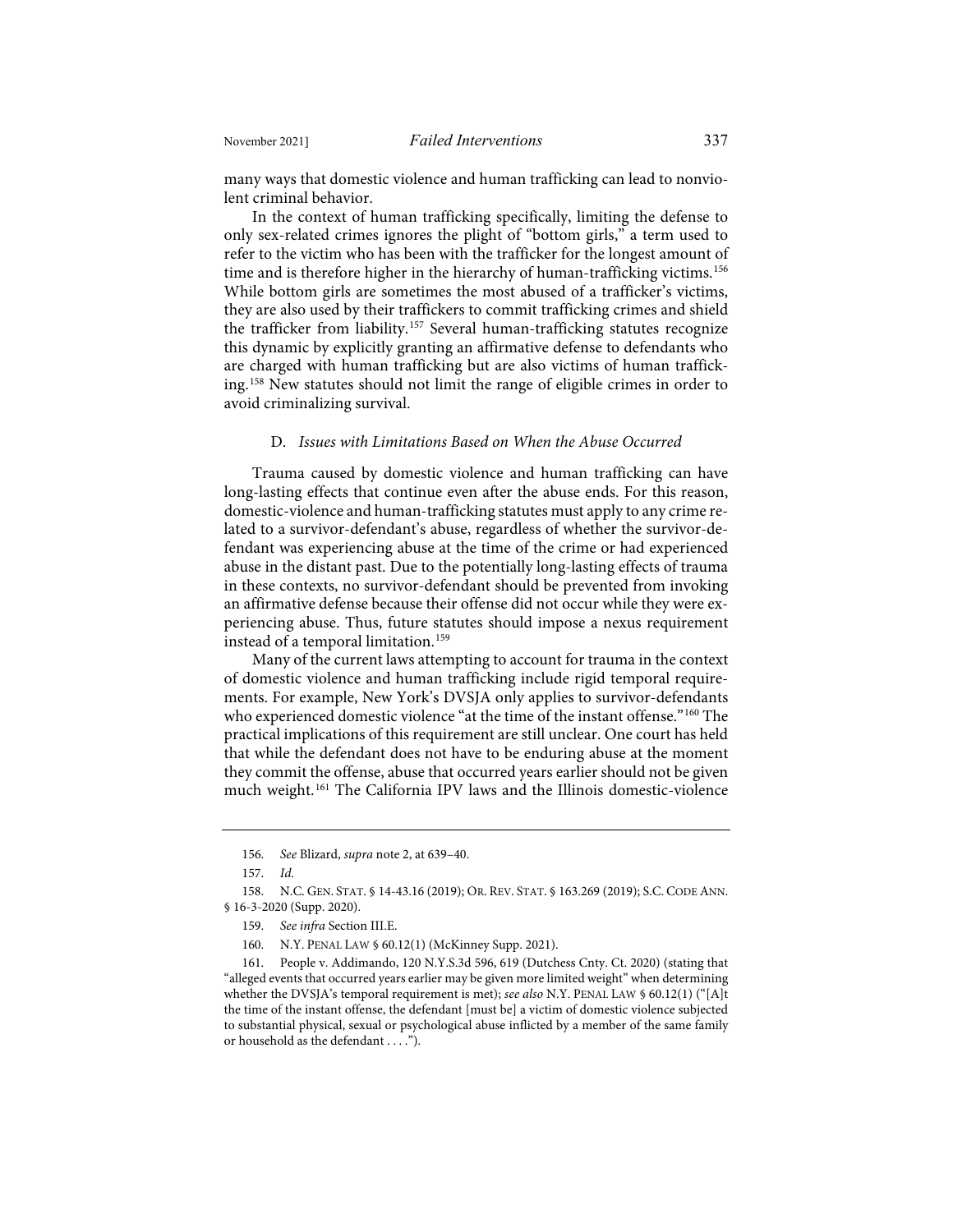law are similarly limited to survivor-defendants who were subject to domestic violence at the time of the offense.<sup>[162](#page-24-0)</sup> Human-trafficking laws are more forgiving. While some are also limited to offenses that occurred when the defendant was a victim of human trafficking,<sup>[163](#page-24-1)</sup> others have no time limitation at all.<sup>[164](#page-24-2)</sup>

Future statutes must extend past the time of active abuse in order to account for the long-lasting effects of trauma that might cause criminal activity.[165](#page-24-3) For instance, abusers may force or pressure their domestic-violence or human-trafficking victims into using drugs or alcohol in order to gain more control over them.[166](#page-24-4) This can result in addiction, which can have lasting ef-fects even after the abuse ends.<sup>[167](#page-24-5)</sup> In addition, domestic-violence and humantrafficking survivors often use substances to cope with physical pain, mental-health problems, and emotional pain incurred from past abuse.<sup>[168](#page-24-6)</sup> In other words, both domestic violence and human trafficking can lead to substancerelated crimes that last after the abuse has ended.

Moreover, the economic effects of domestic violence and human trafficking can last well after the abuse is over. Since between 24% and 52% of survi-vors lose at least one job due to IPV<sup>[169](#page-24-7)</sup> and human-trafficking victims are not paid for their labor, survivors of these two kinds of violence can be economically disadvantaged past the time of the abuse. Thus, survivors may turn to criminal behavior out of economic necessity, even after the abuse is over.<sup>[170](#page-24-8)</sup> Domestic-violence and human-trafficking statutes must account for these long-lasting effects by not limiting coverage to offenses that happen during the period of abuse, as long as the offenses are related to the abuse.

In the context of IPV, there are additional reasons to allow survivor-defendants who committed an offense after leaving their abusive relationship to invoke an affirmative defense. Refusing to do so fails to account for the realities of IPV. Research has shown that the most dangerous time for someone

<span id="page-24-0"></span><sup>162.</sup> CAL. PENAL CODE § 4801(b)(1) (West 2021) ("The board, in reviewing a prisoner's suitability for parole . . . shall give great weight to any information or evidence that, at the time of the commission of the crime, the prisoner had experienced intimate partner battering . . . ."); 730 ILL. COMP. STAT. 5/5-5-3.1 (2020) (favoring reduction of a sentence if "[a]t the time of the offense, the defendant is or had been the victim of domestic violence").

<span id="page-24-1"></span><sup>163.</sup> *See, e.g.*, OKLA. STAT. tit. 21, § 748(D) (Supp. 2020) ("It is an affirmative defense to prosecution for a criminal offense that, during the time of the alleged commission of the offense, the defendant was a victim of human trafficking.").

<span id="page-24-3"></span><span id="page-24-2"></span><sup>164.</sup> *See, e.g.*, WYO. STAT. ANN. § 6-2-708(a) (2021) ("A victim of human trafficking is not criminally liable for any commercial sex act or other criminal acts committed as a direct result of, or incident to, being a victim of human trafficking . . . .").

<sup>165.</sup> *See supra* Section I.C.

<sup>166.</sup> *See* DeHart, *supra* not[e 15,](#page-5-0) at 1368.

<sup>167.</sup> *See* Stoklosa et al., *supra* note [33,](#page-7-13) at 25–26.

<sup>168.</sup> Wright et al., *supra* not[e 14,](#page-4-6) at 1616.

<span id="page-24-8"></span><span id="page-24-7"></span><span id="page-24-6"></span><span id="page-24-5"></span><span id="page-24-4"></span><sup>169.</sup> Deborah A. Widiss, *Domestic Violence and the Workplace: The Explosion of State Legislation and the Need for a Comprehensive Strategy*, 35 FLA. ST. U. L. REV. 669, 677 (2008).

<sup>170.</sup> DICHTER WITH OSTHOFF, *supra* not[e 22,](#page-6-8) at 6.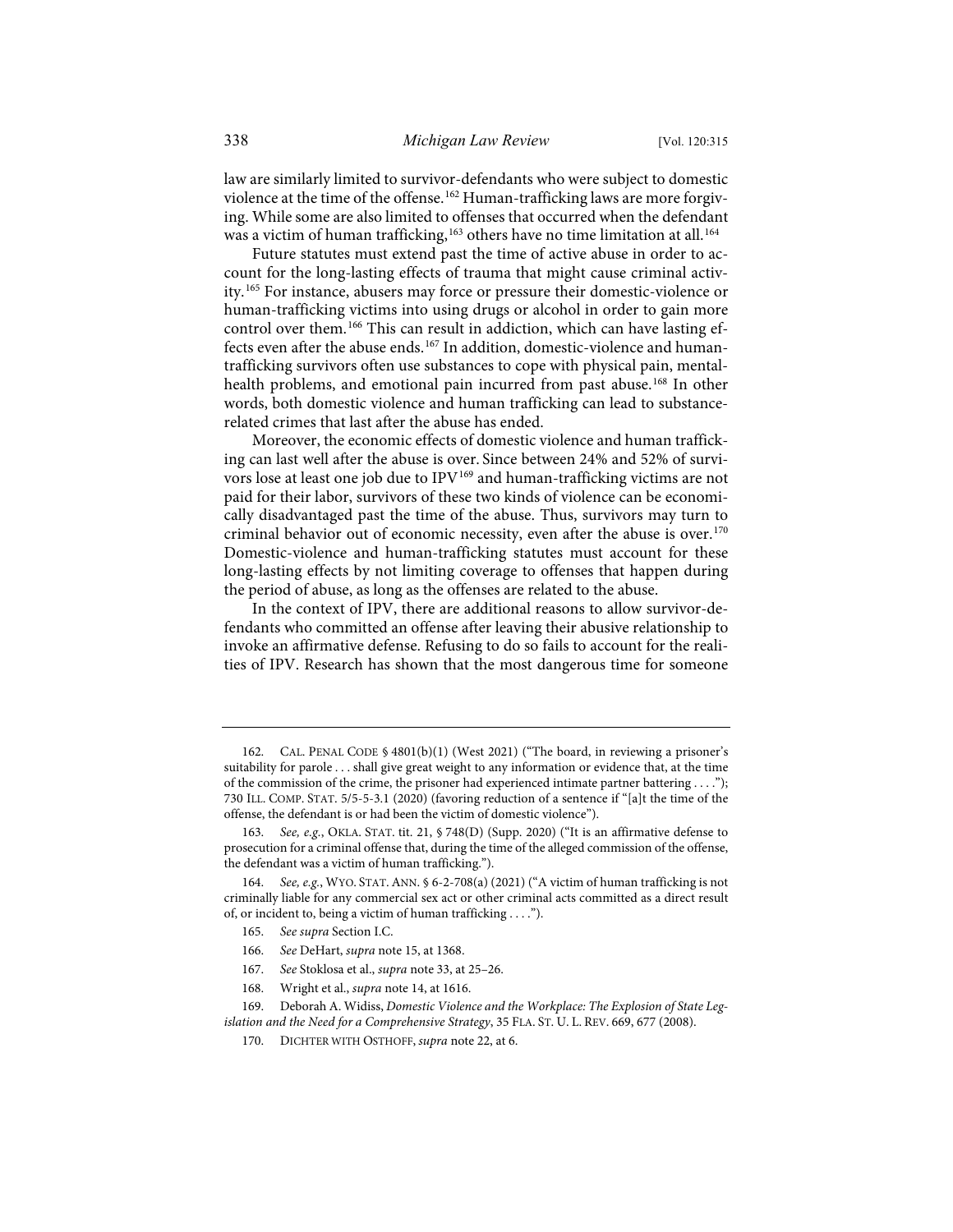experiencing IPV is after they leave their abuser.<sup>[171](#page-25-1)</sup> In fact, 77% of homicides related to IPV occur after the relationship ends,<sup>[172](#page-25-2)</sup> and the risk that the survivor will be killed by the abuser increases dramatically in the two-week period immediately after the survivor leaves the relationship.<sup>[173](#page-25-3)</sup> This risk of violence remains elevated for at least two years.<sup>[174](#page-25-4)</sup> Since there is an increased risk of violence after the relationship ends, there is a corresponding increased risk of the need to engage in self-defense. Statutes addressing trauma should account for this elevated risk by providing IPV survivor-defendants with an affirmative defense, so long as their offense was related to their abuse.

#### <span id="page-25-8"></span><span id="page-25-0"></span>*E. Nexus Requirements*

#### <span id="page-25-9"></span>1. A Problem with Nexus Requirements

Many domestic-violence and human-trafficking statutes currently impose a nexus requirement under which a survivor-defendant must show a relationship between their experience of abuse and the crime that they committed. For example, the DVSJA says that the abuse must be "a significant contributing factor to the defendant's criminal behavior,"[175](#page-25-5) and many human-trafficking statutes are limited to scenarios when the offense is a "direct result" of being trafficked.<sup>[176](#page-25-6)</sup> But the meaning of "direct" is unclear. This leaves determining who is eligible for relief to judicial discretion, which is problematic since judges have different levels of understanding about domestic violence and human trafficking. Thus, nexus requirements enable judges who are unaware of, or who simply ignore, the links between trauma and criminal offenses to refuse to grant statutory relief.

For example, Nicole Addimando was convicted of intentional murder af-ter killing one of her traffickers.<sup>[177](#page-25-7)</sup> Nicole presented compelling evidence, including eyewitnesses and photographs, documenting years of severe, sadistic

<span id="page-25-1"></span><sup>171.</sup> *Why Do Victims Stay?*, NAT'L COAL. AGAINST DOMESTIC VIOLENCE, [https://ncadv](https://ncadv.org/why-do-victims-stay) [.org/why-do-victims-stay](https://ncadv.org/why-do-victims-stay) [\[perma.cc/FS6T-V3TH\]](https://perma.cc/FS6T-V3TH); *see also* Jana Kasperkevic, *Private Violence: Up to 75% of Abused Women Who Are Murdered Are Killed After They Leave Their Partners*, GUARDIAN (Oct. 20, 2014, 4:00 PM)[, https://www.theguardian.com/money/us-money-blog/2014](https://www.theguardian.com/money/us-money-blog/2014/oct/20/domestic-private-violence-women-men-abuse-hbo-ray-rice) [/oct/20/domestic-private-violence-women-men-abuse-hbo-ray-rice](https://www.theguardian.com/money/us-money-blog/2014/oct/20/domestic-private-violence-women-men-abuse-hbo-ray-rice) [\[perma.cc/3GJL-GZNY\]](https://perma.cc/3GJL-GZNY) (reporting that 50%–75% of IPV homicides happen after the survivor has left the abuser).

<span id="page-25-2"></span><sup>172.</sup> *Eighteen Months After Leaving Domestic Violence Is Still the Most Dangerous Time*, BATTERED WOMEN'S SUPPORT SERVS. (June 11, 2020), [https://www.bwss.org/eighteen-months](https://www.bwss.org/eighteen-months-after-leaving-domestic-violence-is-still-the-most-dangerous-time/)[after-leaving-domestic-violence-is-still-the-most-dangerous-time](https://www.bwss.org/eighteen-months-after-leaving-domestic-violence-is-still-the-most-dangerous-time/) [\[perma.cc/MNM2-2TAF\]](https://perma.cc/MNM2-2TAF).

<sup>173.</sup> *See supra* not[e 82](#page-12-0) and accompanying text.

<span id="page-25-4"></span><span id="page-25-3"></span><sup>174.</sup> *Eighteen Months After Leaving Domestic Violence Is Still the Most Dangerous Time*, *supra* note [172.](#page-25-0)

<span id="page-25-7"></span><span id="page-25-6"></span><span id="page-25-5"></span><sup>175.</sup> N.Y. PENAL LAW § 60.12(1) (McKinney Supp. 2021). Similarly, the Illinois law is limited to crimes where "the movant's participation in the offense was related to him or her previously having been a victim of domestic violence as perpetrated by an intimate partner." 735 ILL. COMP. STAT. 5/2-1401(b-5) (2020).

<sup>176.</sup> *See, e.g.*, WIS. STAT. § 939.46(1m) (2019–2020).

<sup>177.</sup> People v. Addimando, 120 N.Y.S.3d 596, 598 (Dutchess Cnty. Ct. 2020).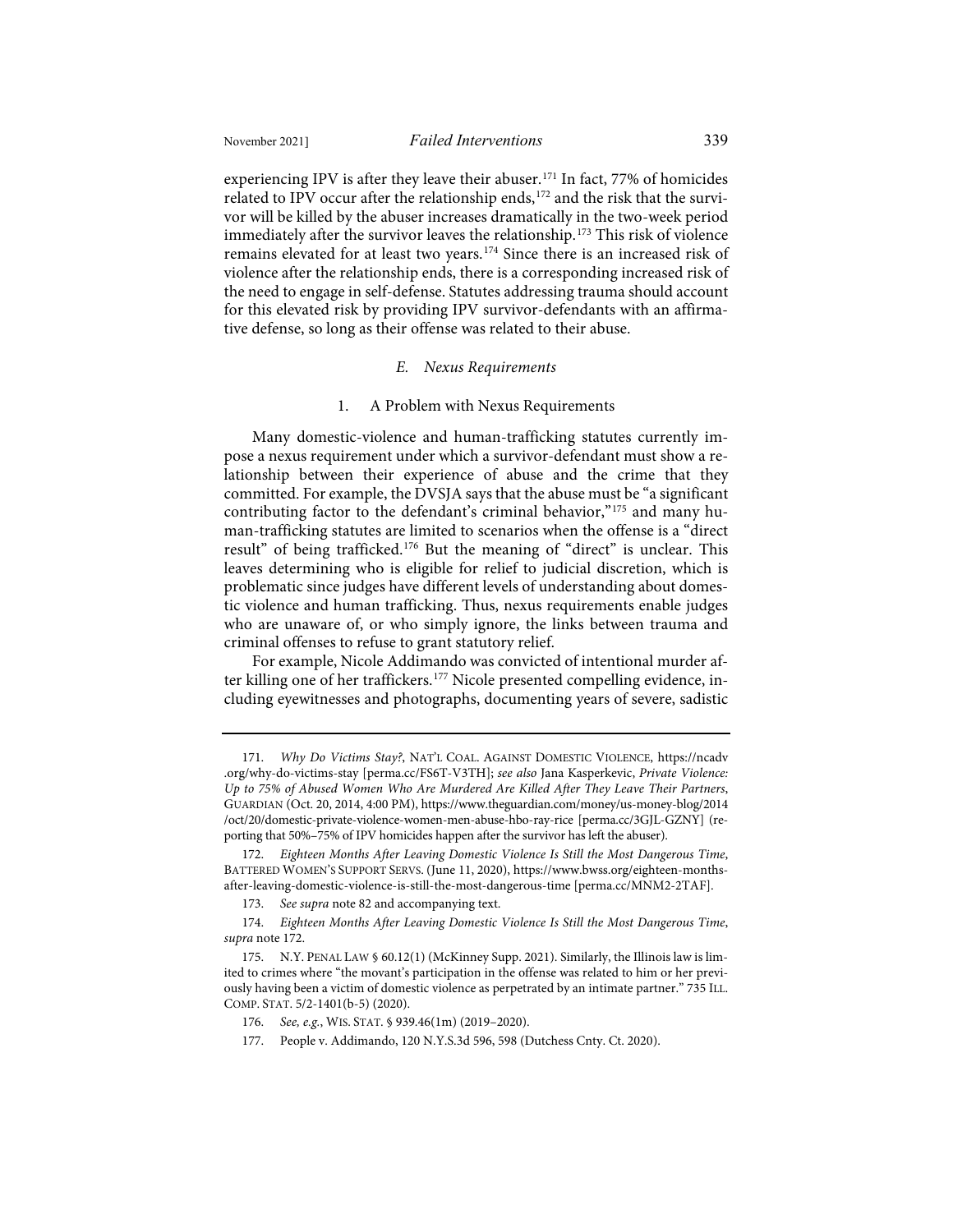sexual and physical abuse by multiple people.<sup>[178](#page-26-0)</sup> This included evidence that the man she killed subjected her to horrific abuse, including burning her vagina multiple times with a spoon heated on a stove, raping her with a bottle, whipping her, beating her, and telling her twice on the night of his death that he was going to kill her.[179](#page-26-1)

Nicole tried to invoke the DVSJA,<sup>[180](#page-26-2)</sup> but the judge refused to apply the statute to Nicole's case, citing Nicole's failure to provide enough evidence to prove that the abuse was a significant contributing factor to the crime.<sup>[181](#page-26-3)</sup> The judge highlighted that Nicole had shot her abuser while he was sleeping in-stead of using that opportunity to escape.<sup>[182](#page-26-4)</sup> The judge's decision ignored the reality that many people who experience IPV do not believe that they are able to successfully leave the relationship.<sup>[183](#page-26-5)</sup> This belief is justified: research has confirmed that personal danger significantly increases for those experiencing IPV after they try to leave the relationship.[184](#page-26-6)

Taylor Partlow's case provides another example of a judge using the nexus requirement to unjustly deem a survivor-defendant unworthy of relief. Taylor was convicted of first-degree manslaughter and sentenced to eight years in prison after stabbing her abuser.[185](#page-26-7) Numerous witnesses confirmed that Taylor was subjected to severe abuse at the hands of her boyfriend, including being dragged across the floor by her hair and beaten, choked in a car, verbally abused, and forced to accompany her abuser to his job so that he could see her.<sup>[186](#page-26-8)</sup> Immediately after the stabbing, Taylor was found naked and with a black eye, corroborating her self-defense claim.<sup>[187](#page-26-9)</sup> Nevertheless, the judge found that the abuse was not a significant contributing factor to the offense and declined to apply the DVSJA, calling the relationship "mutually abusive" and noting that Taylor had used cocaine prior to the stabbing.[188](#page-26-10) Not only does the judge's reasoning fail to take the abuse that Taylor was subjected to seriously, it also fails to account for the links between IPV and substance

<span id="page-26-4"></span><span id="page-26-3"></span><span id="page-26-2"></span><span id="page-26-1"></span><span id="page-26-0"></span>181. *Addimando*, 120 N.Y.S.3d at 619–20; *see also* Christopher L. Hamilton, *"Alive but Still Not Free": Nikki Addimando and Judicial Failure to Apply the Domestic Violence Survivors Justice Act*, 100 B.U. L. REV. ONLINE 174, 175 (2020) (arguing that Nicole was an ideal candidate for relief at sentencing under the DVSJA).

- 182. *Addimando*, 120 N.Y.S.3d at 619.
- 183. Messerschmidt, *supra* not[e 82,](#page-12-0) at 620–24.
- 184. *See supra* note[s 173](#page-25-8)[–176](#page-25-9) and accompanying text.

<span id="page-26-10"></span><span id="page-26-9"></span><span id="page-26-8"></span><span id="page-26-7"></span><span id="page-26-6"></span><span id="page-26-5"></span>185. Patrick Lakamp, *'Epitome of a Domestic Violence Victim' or Not, She's Still Going to Prison*, BUFFALO NEWS (July 9, 2020), [https://buffalonews.com/news/local/epitome-of-a-do](https://buffalonews.com/news/local/epitome-of-a-domestic-violence-victim-or-not-shes-still-going-to-prison/article_53129e5d-5ae5-5845-a58b-d1325352982f.html)[mestic-violence-victim-or-not-shes-still-going-to-prison/article\\_53129e5d-5ae5-5845-a58b](https://buffalonews.com/news/local/epitome-of-a-domestic-violence-victim-or-not-shes-still-going-to-prison/article_53129e5d-5ae5-5845-a58b-d1325352982f.html)[d1325352982f.html](https://buffalonews.com/news/local/epitome-of-a-domestic-violence-victim-or-not-shes-still-going-to-prison/article_53129e5d-5ae5-5845-a58b-d1325352982f.html) [\[perma.cc/KMK7-MZ36\]](https://perma.cc/KMK7-MZ36).

- 186. *Id.*
- 187. *Id.*
- 188. *Id.*

<sup>178.</sup> *Id.* at 618.

<sup>179.</sup> *Id.* at 602–03.

<sup>180.</sup> N.Y. PENAL LAW § 60.12(1).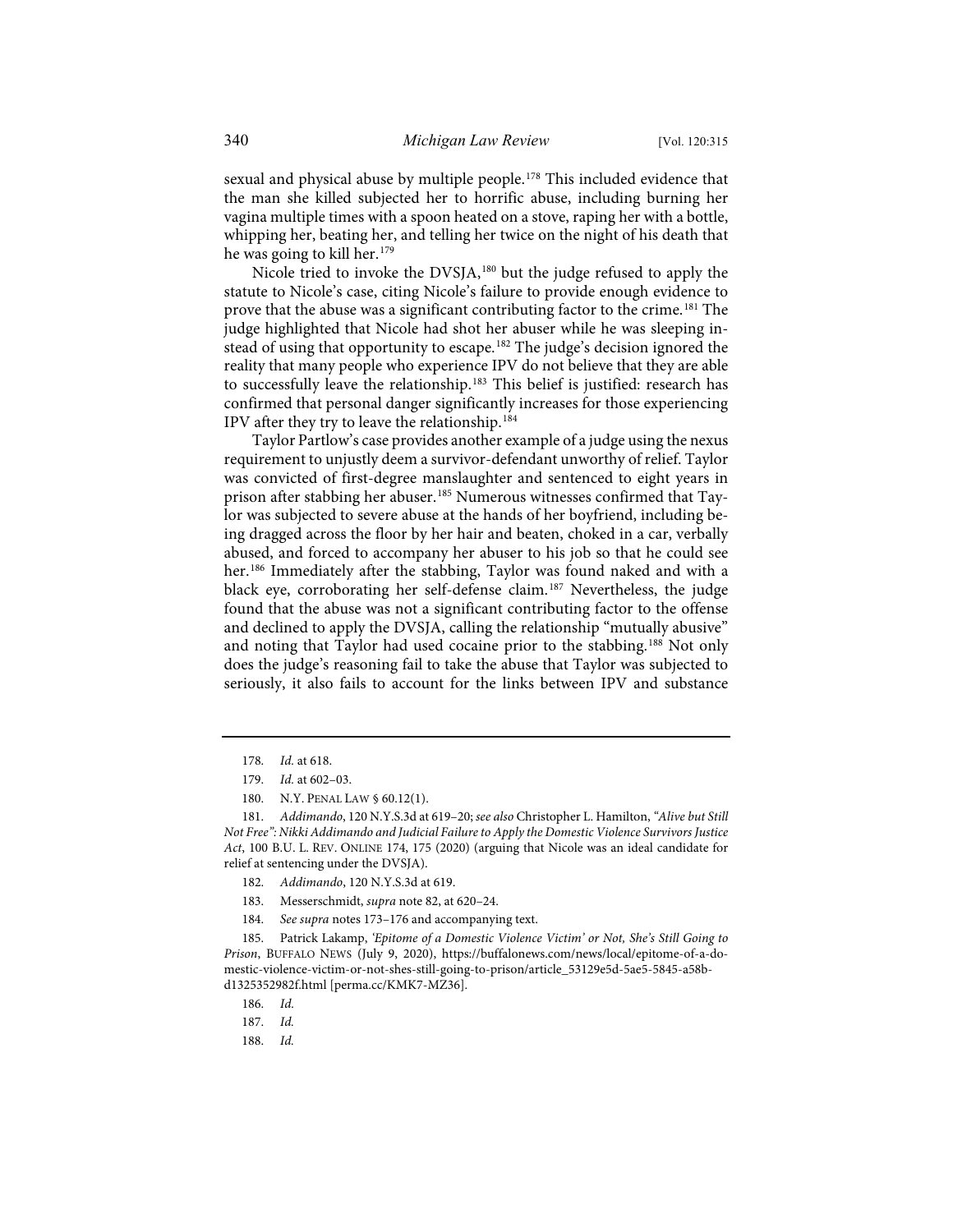abuse.[189](#page-27-0) Taylor's case illustrates the way in which nexus requirements allow judges to inconsistently and inappropriately determine who is "worthy" of a defense.

<span id="page-27-4"></span>The decisions in both these cases are also representative of the gender bias in the judicial system as a whole. As of 1996, thirty-one states had published studies finding that gender bias in the courts was an issue.<sup>[190](#page-27-1)</sup> Judges have been shown to generally view women as less credible and more likely to exaggerate than men.[191](#page-27-2) Judges are also influenced by myths about domestic violence, may not understand why people often do not leave their abusive relationships, and tend to doubt domestic violence survivor-defendants' testimony.[192](#page-27-3) This shows that judges may not be able to appropriately apply a nexus requirement and may instead use it to deny relief to survivor-defendants based on their own implicit biases.

#### 2. Why a Nexus Requirement Is Desirable and How to Mitigate the Problem

Part III has identified a number of common shortcomings in laws aimed at addressing the link between domestic violence, human trafficking, and criminal behavior. For reasons explained above, future domestic-violence and human-trafficking statutes should provide survivor-defendants with an affirmative defense and allow for resentencing. As shown, there are problems with the limitations existing statutes impose, but some kind of limiting principle is necessary in order to ensure that these statutes benefit only the intended population: survivor-defendants whose culpability is lessened because their crime is connected to their abuse. A single limitation is sufficient to achieve this goal since, as seen, multiple limitations deny relief to a larger number of survivors whom the statutes were intended to benefit.

Although it also has problems, a nexus requirement is the most preferable limitation. As previously explained, both temporal limitations and restrictions to certain kinds of crimes exclude some survivor-defendants whose abuse is related to their offense. On the other hand, a nexus requirement ensures that all survivor-defendants who commit offenses related to their abuse will have an affirmative defense, at least in theory. Whether a survivor-defendant's abuse is related to their offense is highly fact-dependent. Although it would be ideal if this inquiry could be conducted by the courts, the cases of Nicole Addimando and Taylor Partow suggest that courts are sometimes unable to

<sup>189.</sup> *See supra* Section I.A.

<span id="page-27-1"></span><span id="page-27-0"></span><sup>190.</sup> Jeannette F. Swent, *Gender Bias at the Heart of Justice: An Empirical Study of State Task Forces*, 6 S. CAL. REV. L. & WOMEN'S STUD. 1, 3 (1996).

<span id="page-27-3"></span><span id="page-27-2"></span><sup>191.</sup> Dana Harrington Conner, *Abuse and Discretion: Evaluating Judicial Discretion in Custody Cases Involving Violence Against Women*, 17 AM. U. J. GENDER SOC. POL'Y & L. 163, 176–77 (2009).

<sup>192.</sup> *Id.* at 177–78.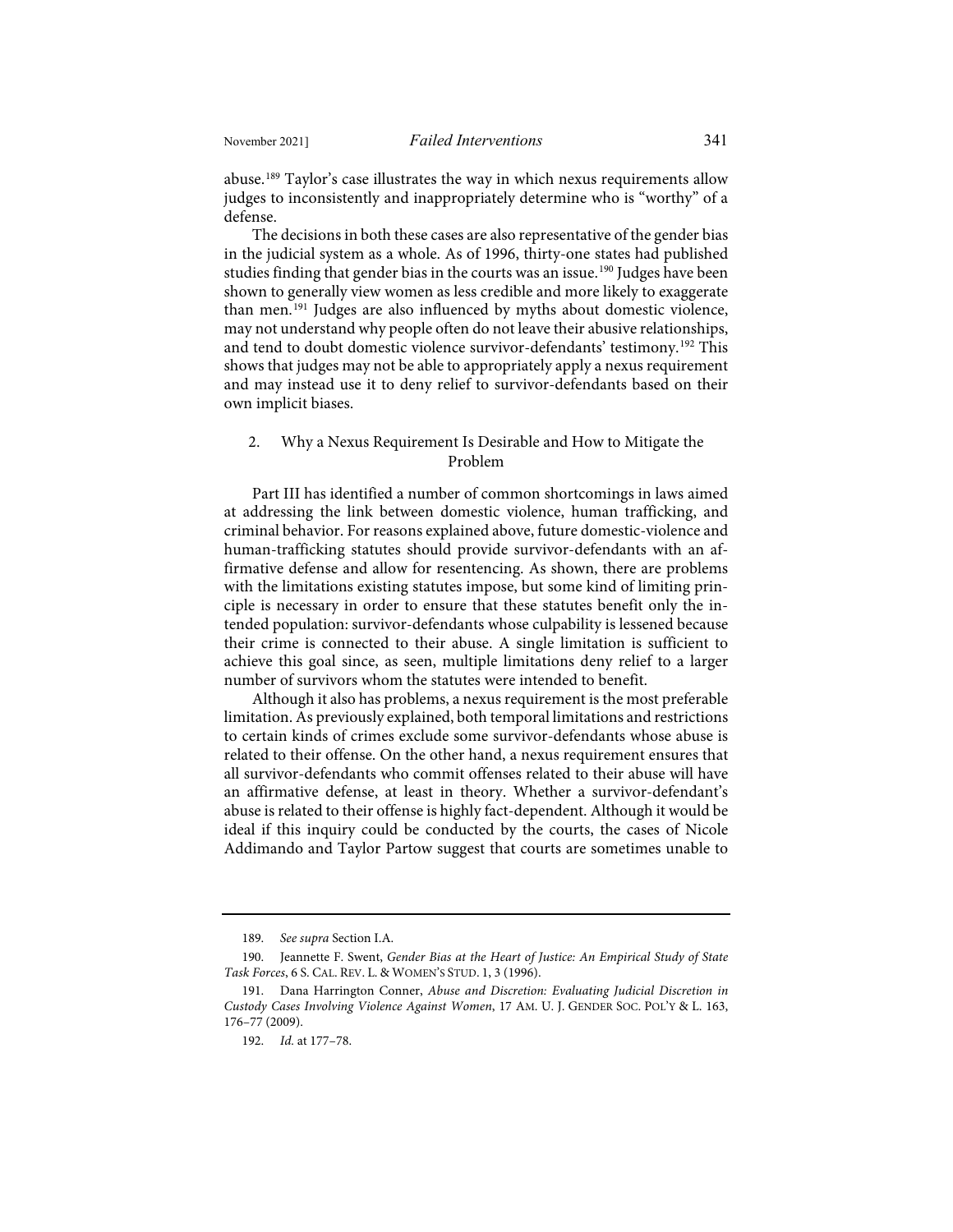meaningfully address the impact of trauma related to domestic violence and human trafficking in their sentencing decisions.<sup>[193](#page-28-0)</sup>

In order to mitigate the potential harm of a nexus requirement, it is essential for any new statute with a nexus requirement to also mandate judicial education. Because these statutes substantially expand judicial discretion, training is necessary to combat the apparent judicial bias against granting relief to survivor-defendants.[194](#page-28-1) There must also be a mechanism for ensuring that judges are actually trained. After many jurisdiction-specific task forces found gender bias in the courts, some recommended judicial education as a way to ameliorate the problem.<sup>[195](#page-28-2)</sup> But even where education task forces were created, educational programs were not always implemented.[196](#page-28-3) New legislation granting survivor-defendants an affirmative defense could avoid this problem by specifying how and when judicial education will take place as part of the same piece of legislation.

It is also essential for the nexus requirement to be carefully worded so that courts apply the affirmative defense broadly. For example, the Wyoming human-trafficking statute says that "[a] victim of human trafficking is not criminally liable for any commercial sex act or other criminal acts committed as a direct result of, or incident to, being a victim of human trafficking . . . . "[197](#page-28-4) Including "or incident to" makes it clear that stealing due to an abuser's economic control or committing an offense related to controlled substances should be covered as long as it is related to the abuse experienced by the survivor-defendant. As discussed above, it does not make sense to exclude offenses that some may deem to be less "directly" connected to abuse than others.[198](#page-28-5) The pathways discussed in Part I are inextricably linked to abuse and thus lessen the survivor's culpability.[199](#page-28-6) Finally, human-trafficking statutes that already use this "or incident to" language show that this kind of nexus requirement is politically feasible and does not lead to widespread inappro-priate application of the defense.<sup>[200](#page-28-7)</sup>

Including a nexus requirement will also make future domestic-violence and human-trafficking statutes more politically attainable. Existing statutes in these contexts limit eligibility to only certain kinds of crimes or impose temporal or nexus requirements. This trend shows that some limiting principle is politically necessary in statutes granting relief to survivor-defendants.

<sup>193.</sup> *See supra* Section III.E.1.

<span id="page-28-1"></span><span id="page-28-0"></span><sup>194.</sup> Shuman, *supra* not[e 13,](#page-4-7) at 1013 (arguing the New York DVSJA must be accompanied by judicial education about domestic violence for survivor-defendants to be able to successfully invoke it).

<sup>195.</sup> Swent, *supra* not[e 190,](#page-27-4) at 72.

<span id="page-28-7"></span><span id="page-28-6"></span><span id="page-28-5"></span><span id="page-28-4"></span><span id="page-28-3"></span><span id="page-28-2"></span><sup>196.</sup> *Id.* (finding one such group appointed to carry out judicial education was unable to do so because the group received no staff or funding).

<sup>197.</sup> WYO. STAT. ANN. § 6-2-708(a) (2021).

<sup>198.</sup> *See supra* not[e 27.](#page-6-9)

<sup>199.</sup> *See supra* Part I.

<sup>200.</sup> *See* S.C. CODE ANN. § 16-3-2020 (Supp. 2020); WYO. STAT. ANN. § 6-2-708(a).